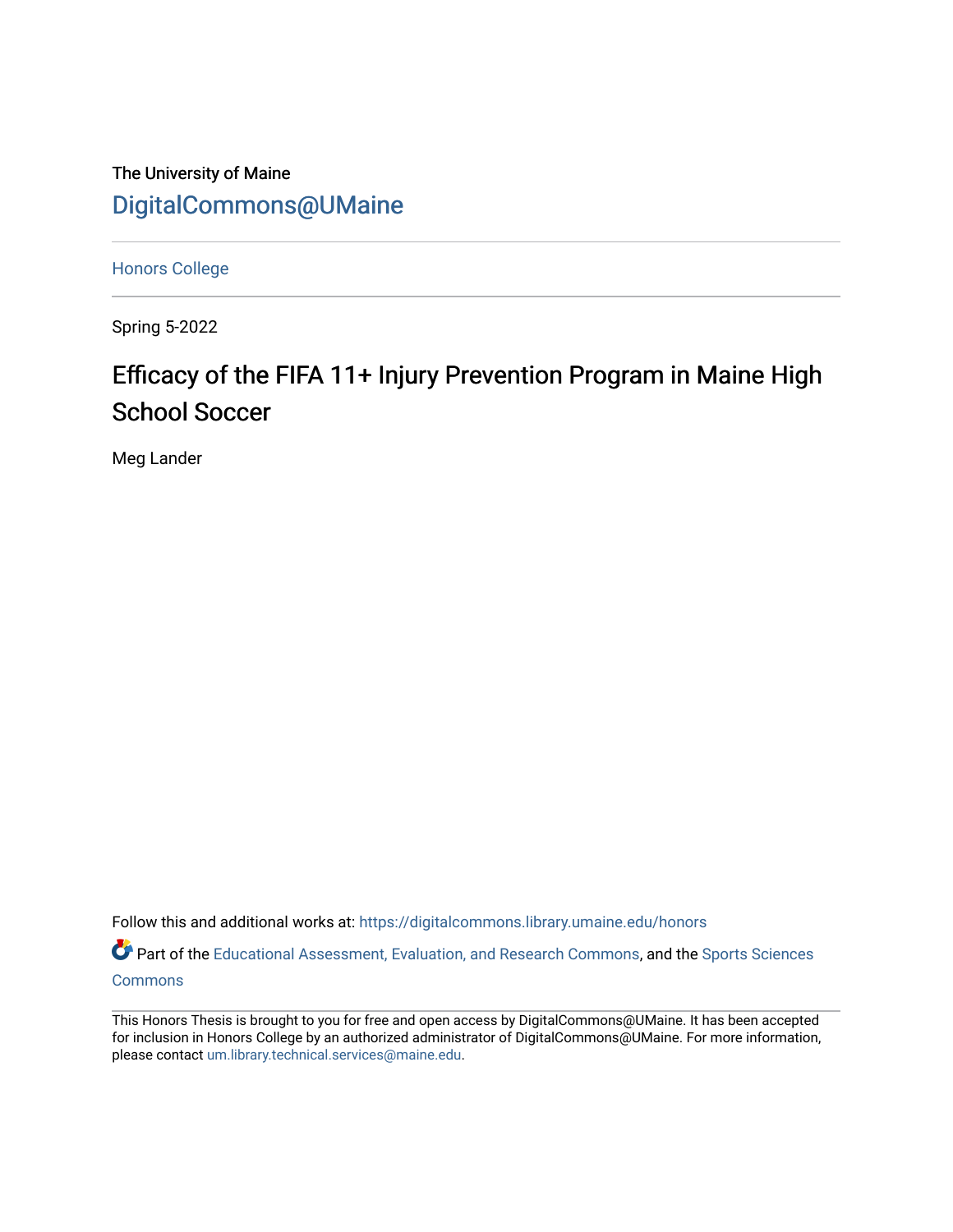### EFFICACY OF THE FIFA 11+ INJURY PREVENTION PROGRAM IN MAINE HIGH

### SCHOOL SOCCER

by

Meg Lander

A Thesis Submitted in Partial Fulfillment of the Requirements for a Degree with Honors (Athletic Training)

The Honors College

University of Maine

May 2022

Advisory Committee:

Christopher Nightingale, Associate Professor of Athletic Training and Physical Education, Advisor Mark Haggerty, Rezendes Preceptor for Civic Engagement Alicia Lacy, Assistant Professor of Athletic Training Sid Mitchell, Associate Professor of Education Bryan Schopieray, Adjunct Instructor of Athletic Training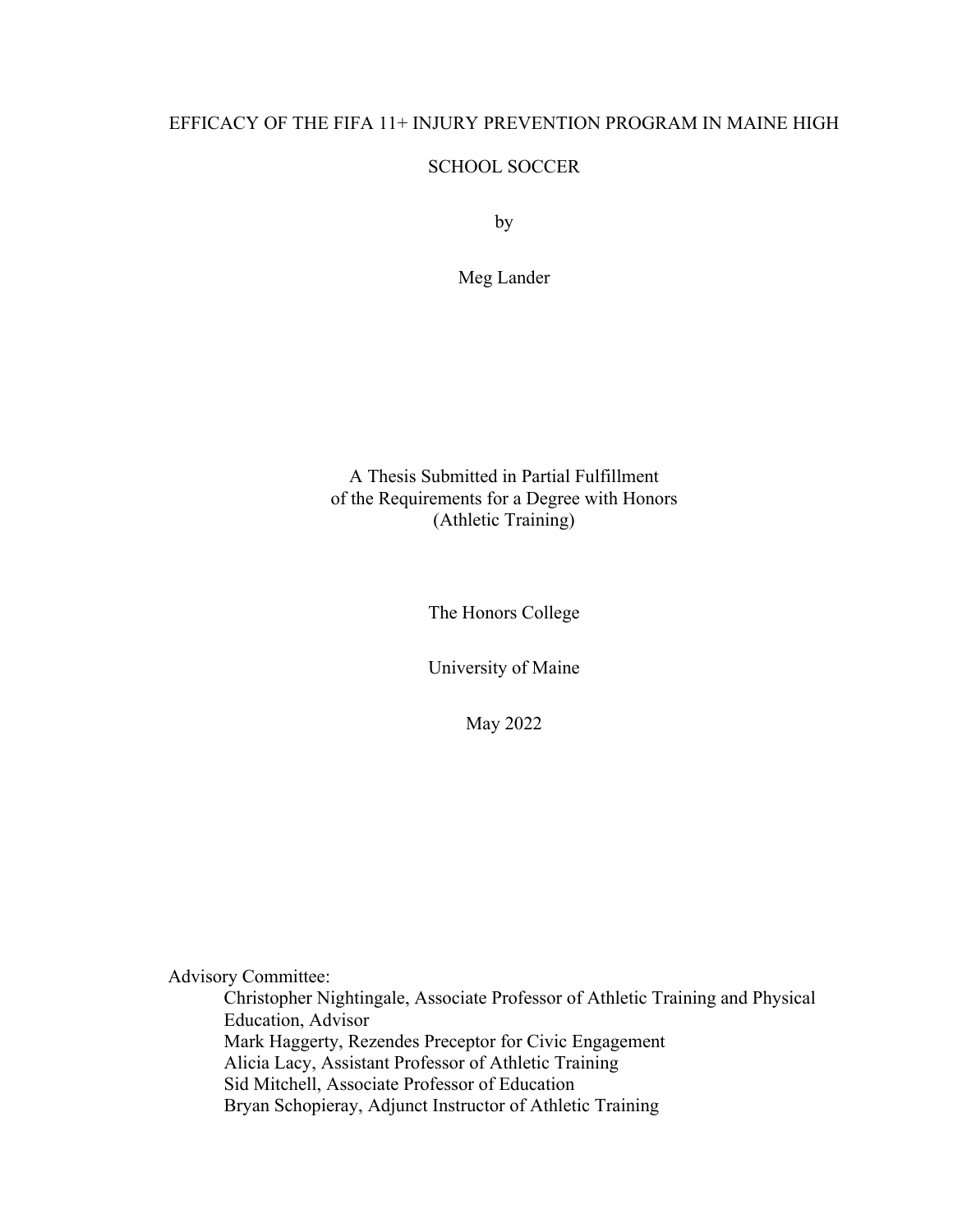### ABSTRACT

The purpose of this thesis was to assess the efficacy of the FIFA  $11+$  injury prevention program when used over the course of one soccer season in Maine high school athletics when compared to a standard warm-up approach. Every year, nearly two million injuries are sustained by high school athletes, and the FIFA 11+ program was developed to mitigate the risk of lower body injuries in soccer players. It has been shown to reduce the incidence of injury by one third or more in teenage and older athletes. Participants were randomly allocated into the FIFA  $11+$  group and the control group. The participants used their assigned warm-up program for the duration of their season. The results showed a statistically significant reduction in the number of injuries sustained by the FIFA 11+ group compared to the control group. The time lost due to injury was not statistically significant. The FIFA 11+ group suffered a total of 4 injuries with 97 days lost and the control group suffered 17 injuries resulting in 194 days lost. The four injuries sustained by the FIFA 11+ group were all serious and/or season ending while the control group sustained three serious and/or season ending injuries. The results suggest that the FIFA 11+ program may be effective in decreasing the incidence of mild to moderate injuries.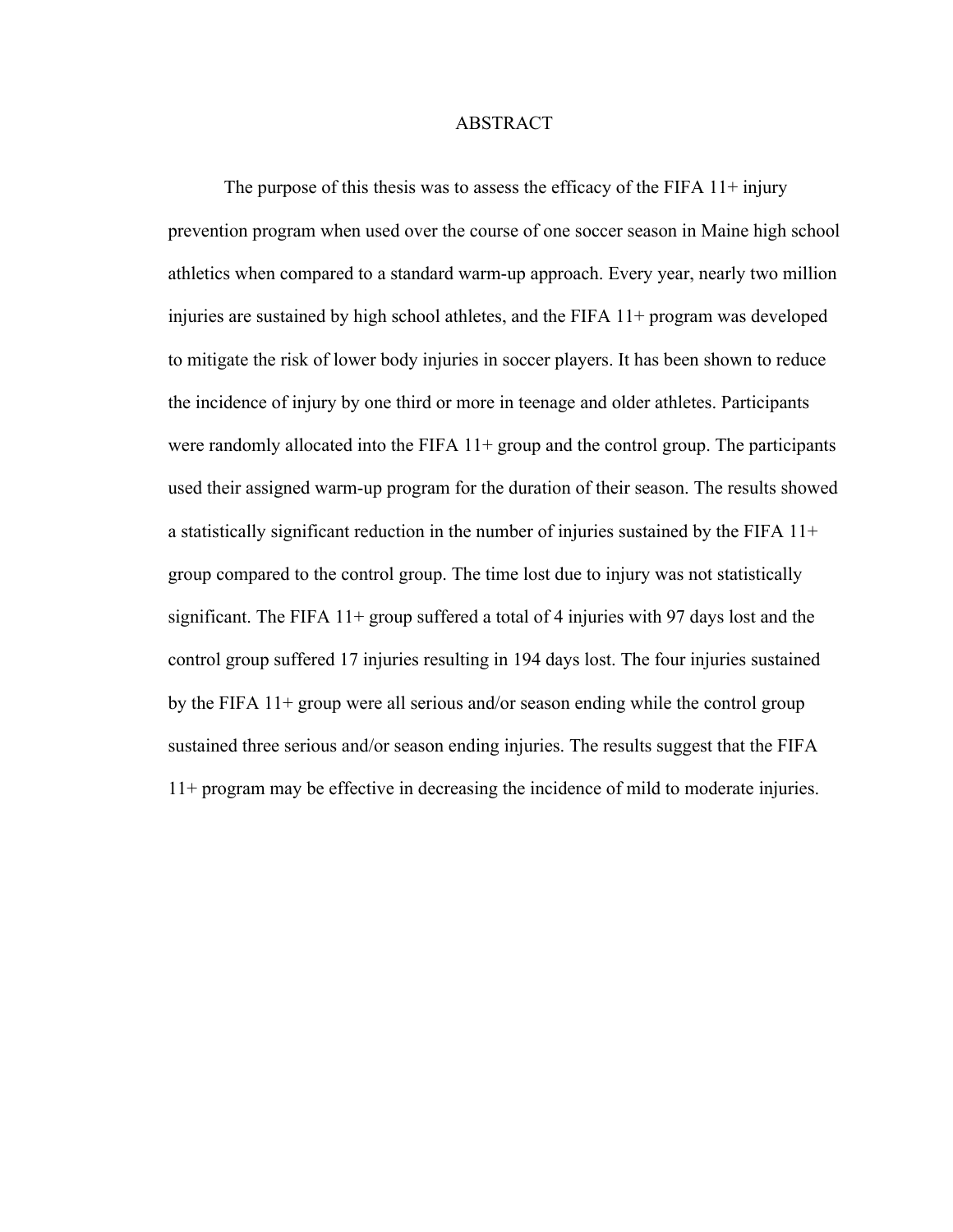# ACKNOWLEDGEMENTS

This work was made possible in part by the support of the Carolyn E. Reed Pre-Medical Thesis Fellowship.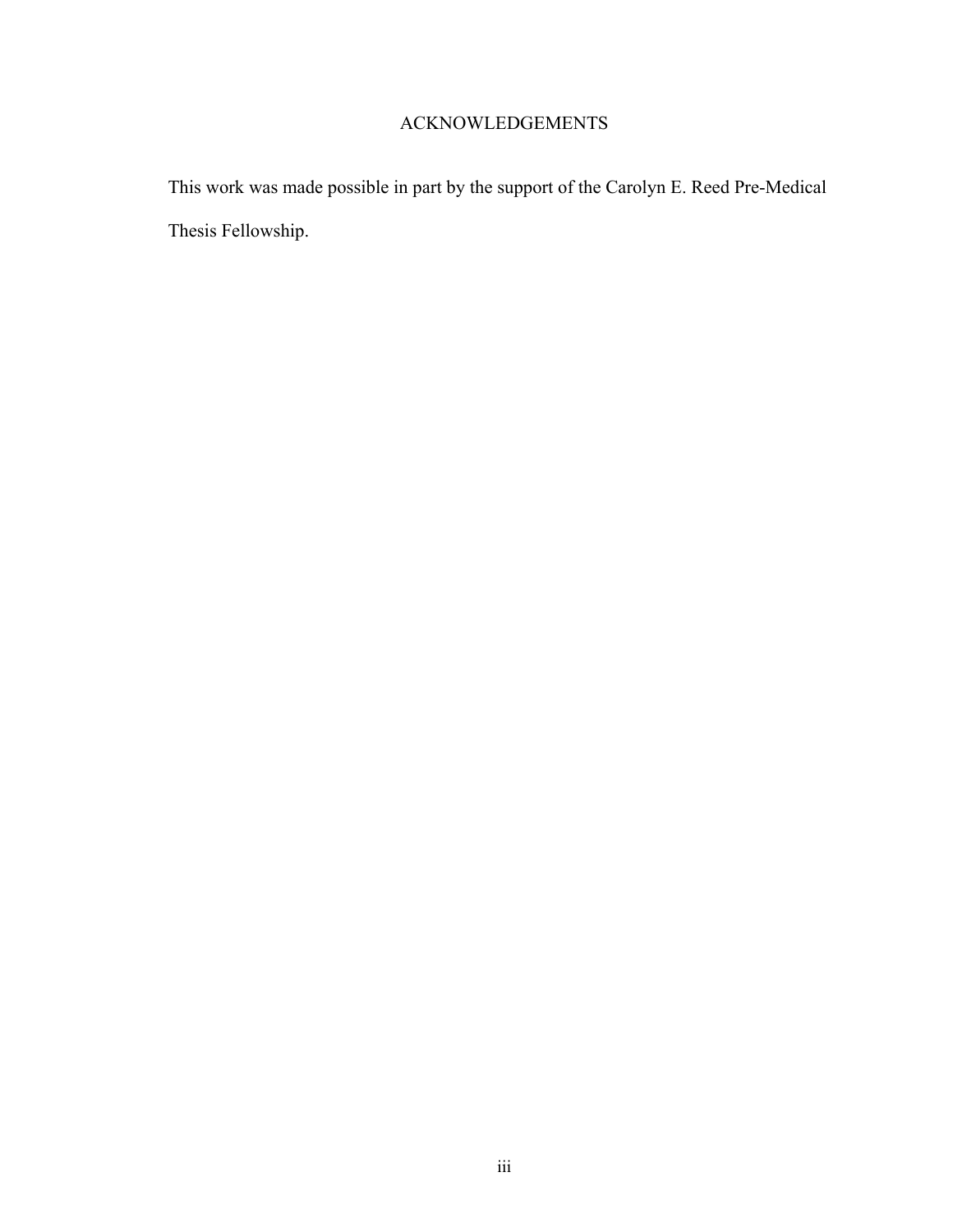# TABLE OF CONTENTS

| Introduction                  | $\mathbf{1}$ |
|-------------------------------|--------------|
| Literature Review             | 3            |
| Methods                       | 9            |
| Results                       | 11           |
| Discussion                    | 13           |
| Bibliography                  | 17           |
| Appendices                    | 19           |
| Appendix A: Informed Consent  | 20           |
| Appendix B: Recruitment Email | 22           |
| Appendix C: IRB Approval      | 23           |
| Author's Biography            | 24           |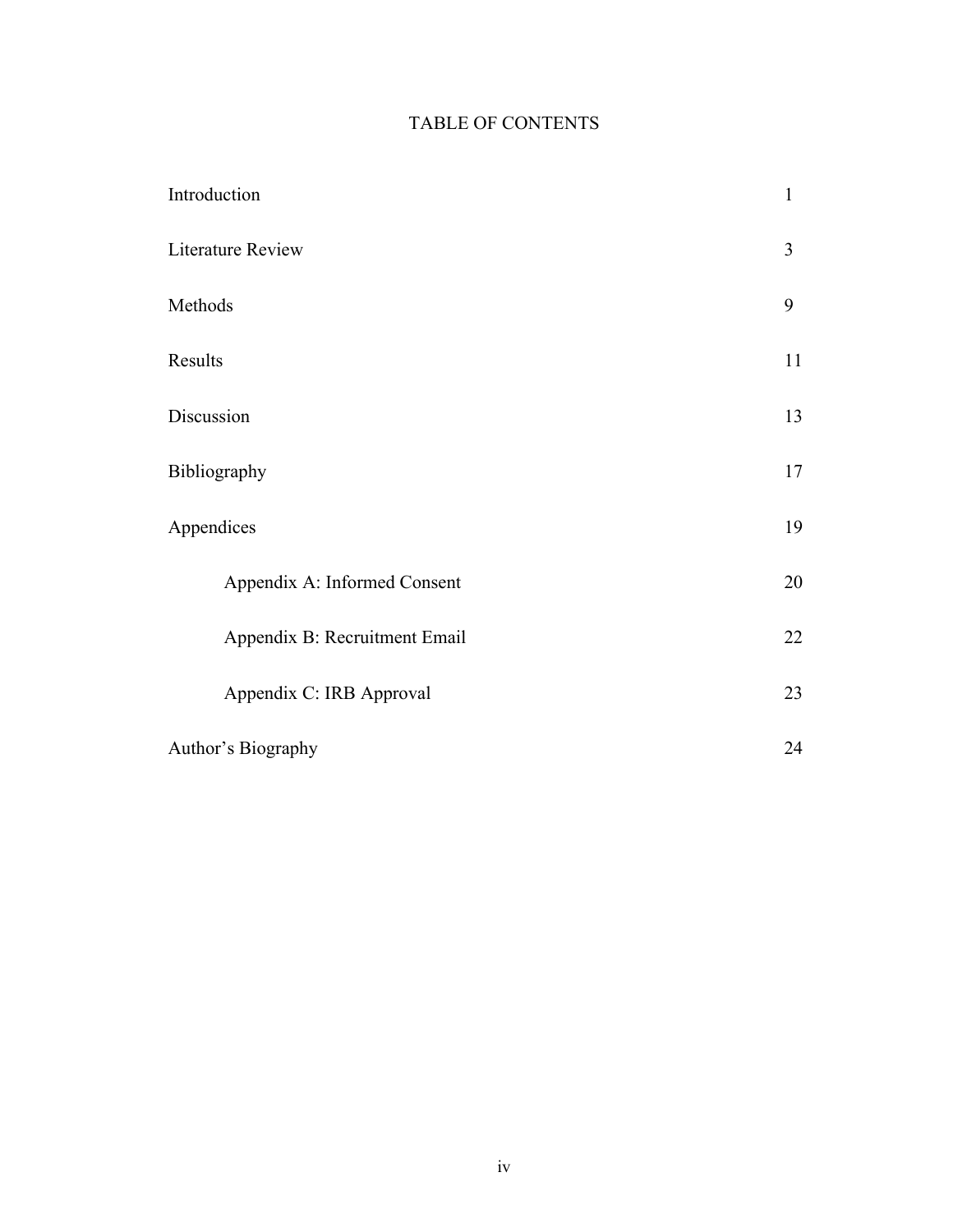# LIST OF FIGURES

| Table 1: Results                        |  |
|-----------------------------------------|--|
| Table 2: Incidence of Body Part Injured |  |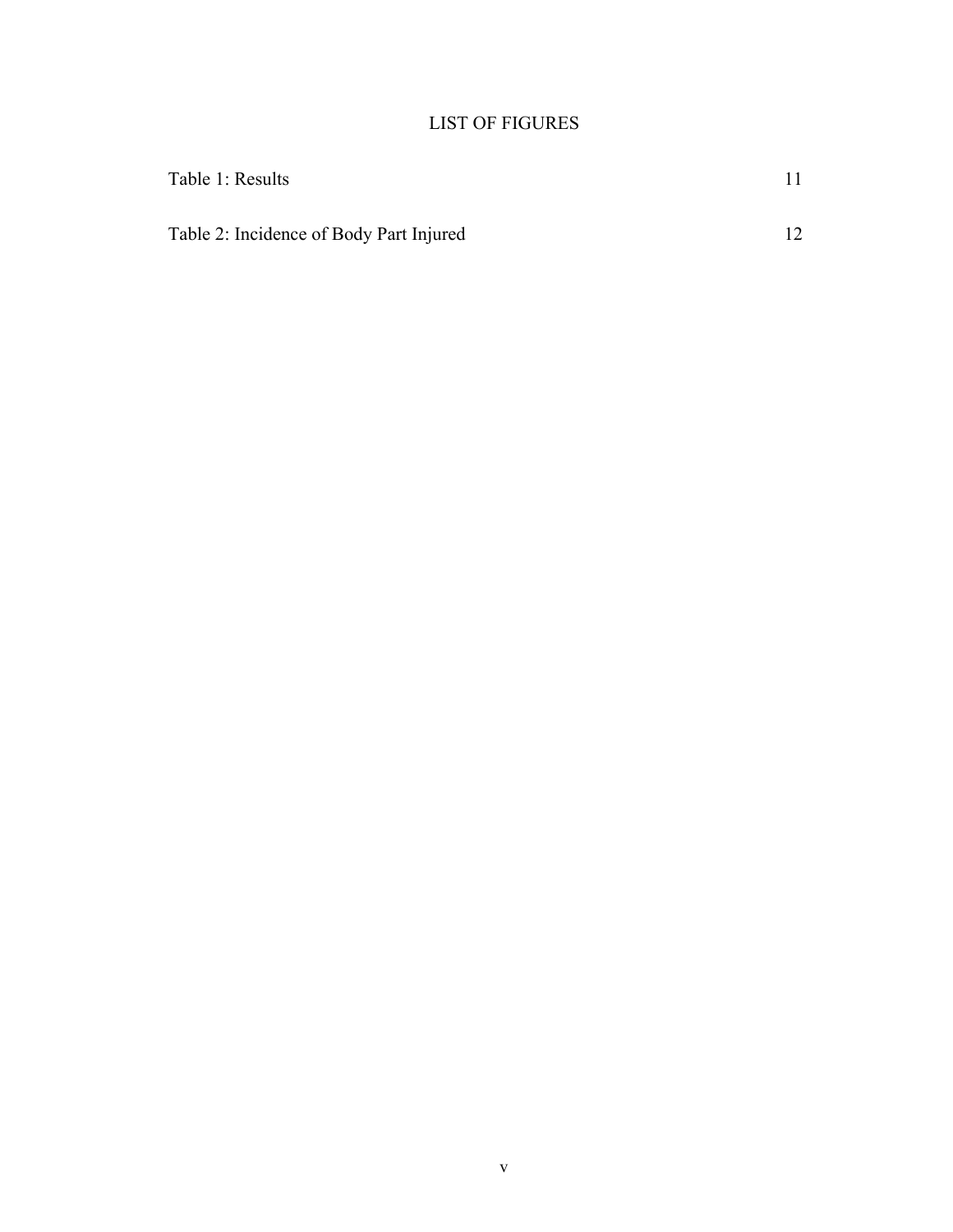### INTRODUCTION

Over seven million high school students participate in athletics each year and these athletes are sustaining nearly two million injuries per year (Darrow *et al.,* 2009), of which approximately 14.9 percent are considered to be severe. Darrow et al. found that in high school soccer, girls are more likely to sustain a severe injury than boys, although the results were not statistically significant. The rate of severe injury increased during competition compared to practices, especially for girls' soccer. The most common injuries sustained by soccer players occurred at the knee (38.9 percent) and ankle (16.0 percent), and nearly half of the injuries sustained by girls' soccer players were to the knee.

The FIFA 11+ program was developed in 2006 by the FIFA Medical Assessment and Research Centre to prevent injuries in teenage and older soccer players and has been shown to reduce lower body injuries by up to one third (Sadigursky *et al.,* 2017). The program focuses on agility skills such as changing direction, jumping, and landing. The program is twenty minutes long and starts with running exercises with cutting, changing direction, deceleration, and landing techniques. The second part focuses on core strength, plyometrics, proprioception, and eccentric control. The final part is more running exercises, but they are performed at a high-speed with changes of direction. Each part of the program can be progressed to accommodate the skill level of the athlete.

The knowledge of this program, and how to properly execute it, is not widely known and implemented. Many Eastern Maine high schools have only recently acquired an athletic trainer as part of their sports medicine team. Without the guidance of an athletic trainer, many coaches would not know about or how to implement an injury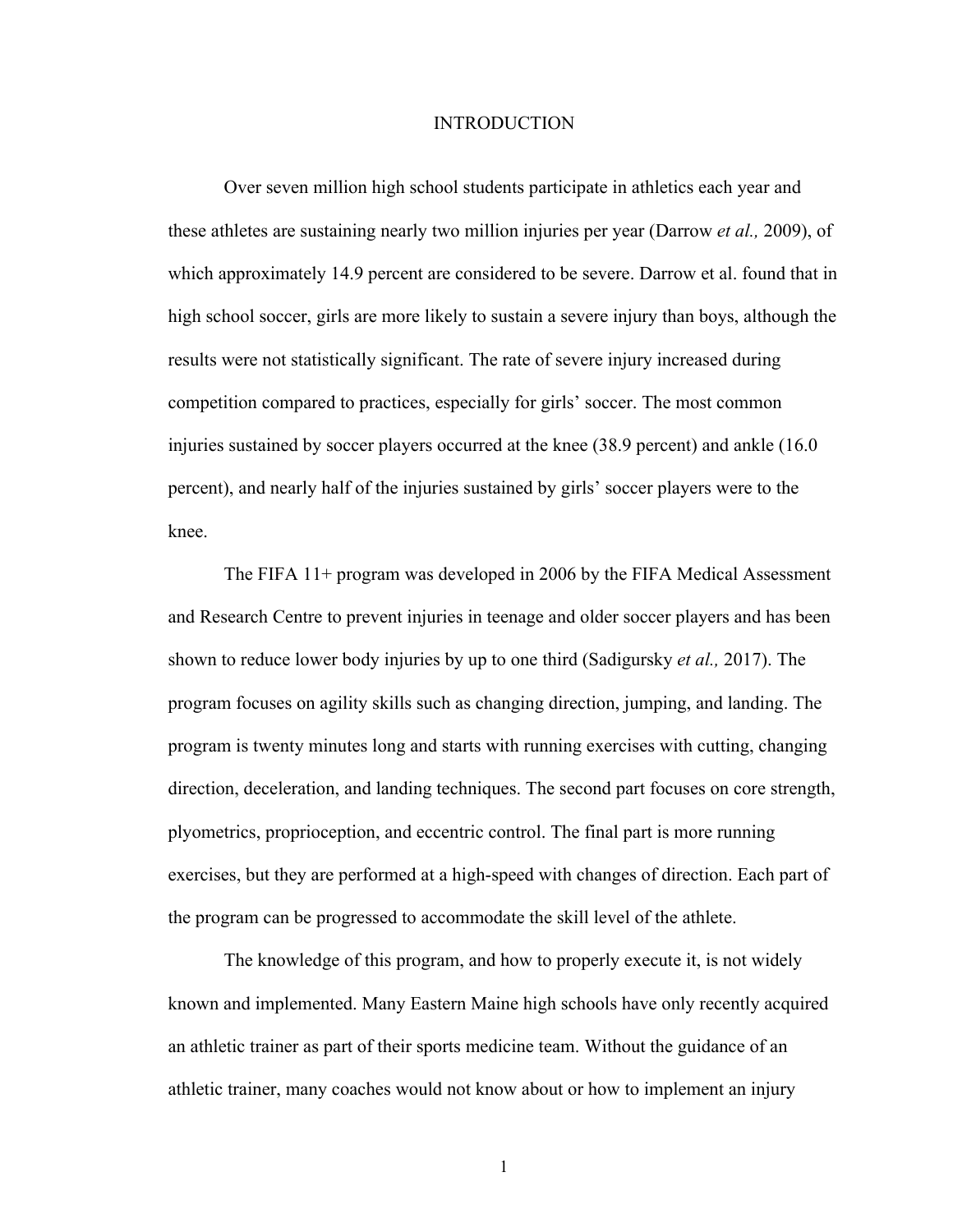prevention program. The purpose of this research is to evaluate the efficacy of the FIFA 11+ injury prevention program when used in Maine high school soccer, compared to standard approaches, over the course of one season.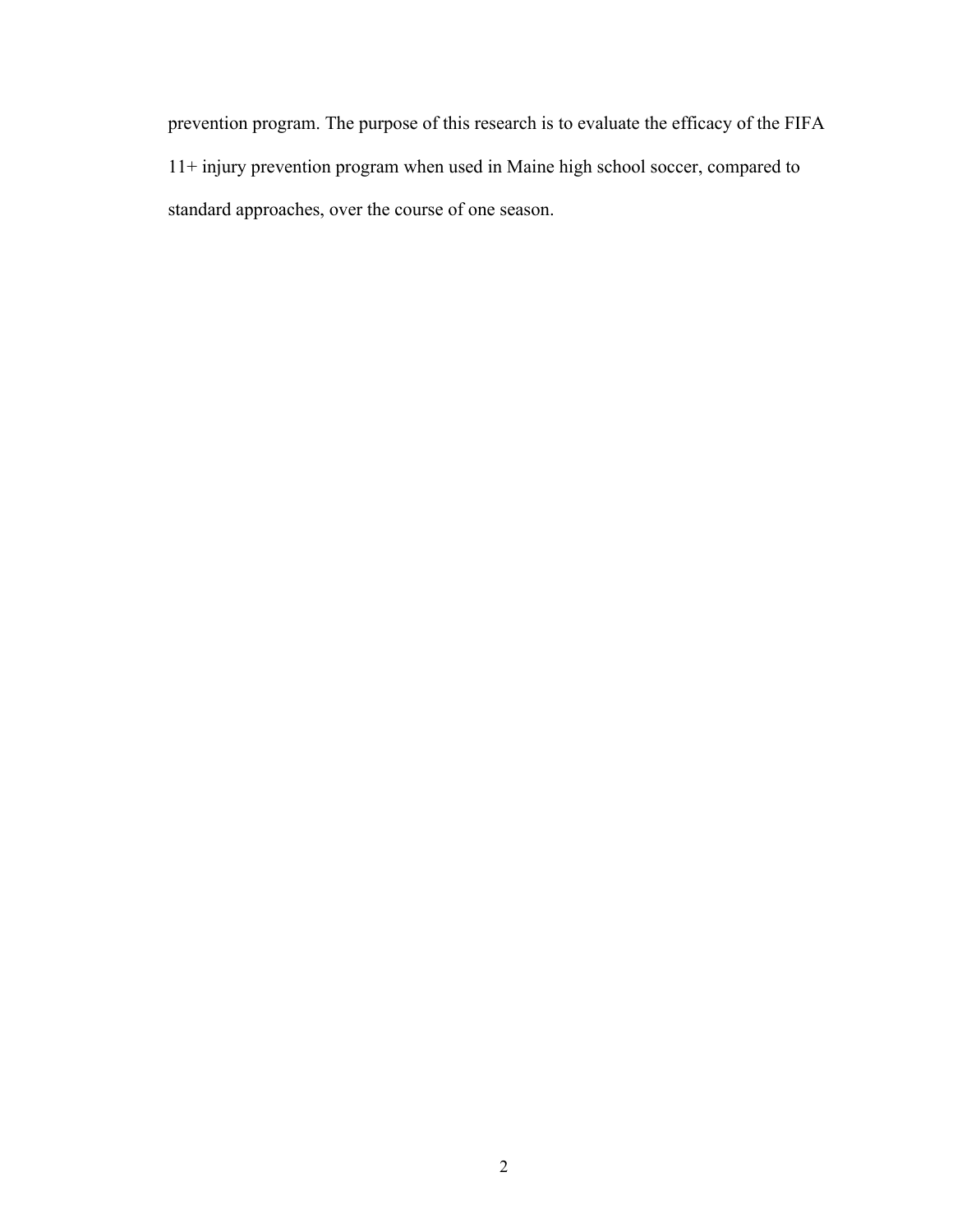### LITERATURE REVIEW

### Incidence of High School Athletic Injuries

Darrow *et al.* (2009) discuss the rate of incidence of injury in high school athletics. Darrow et al. used the High School Reporting Information Online surveillance system from 2005-2007 to collect data from 100 US high schools and found that boys have a higher incidence of injury than girls with 0.45 per 1000 exposures compared to 0.26, but the difference between boys' and girls' soccer was not statistically significant. Darrow *et al*. found the incidence of severe injury to be 0.39 per 1000 exposures or about 14.9% of all high school sports-related injuries with girls' soccer sustaining more severe injuries than boys' soccer. The incidence for girls' soccer was 0.33 per 1000 exposures. Injuries were more likely to be sustained during competition rather than practice. The authors found that the most commonly injured body parts were the knee and ankle. The most common diagnoses were fractures, complete ligament sprains, and incomplete ligament sprains comprising over 65% of all injuries.

Gornitzky *et al.* (2016) used a meta-analysis to study the incidence and yearly risk of ACL injury in high school sports. The authors found that girls had a higher rate of injury per exposure, while boys suffered more injuries. Soccer had the highest risk of injury per season for girls at 1.11% and for boys it was the third highest at 0.30%. The overall risk of ACL tears per exposure was 1.6-fold greater for girls than it was for boys.

### The FIFA 11+ Injury Prevention Program

Thorborg *et al*. (2017) assessed the effectiveness of the FIFA 11 and FIFA 11+ programs in recreational/sub-elite soccer. The FIFA 11 program contained fewer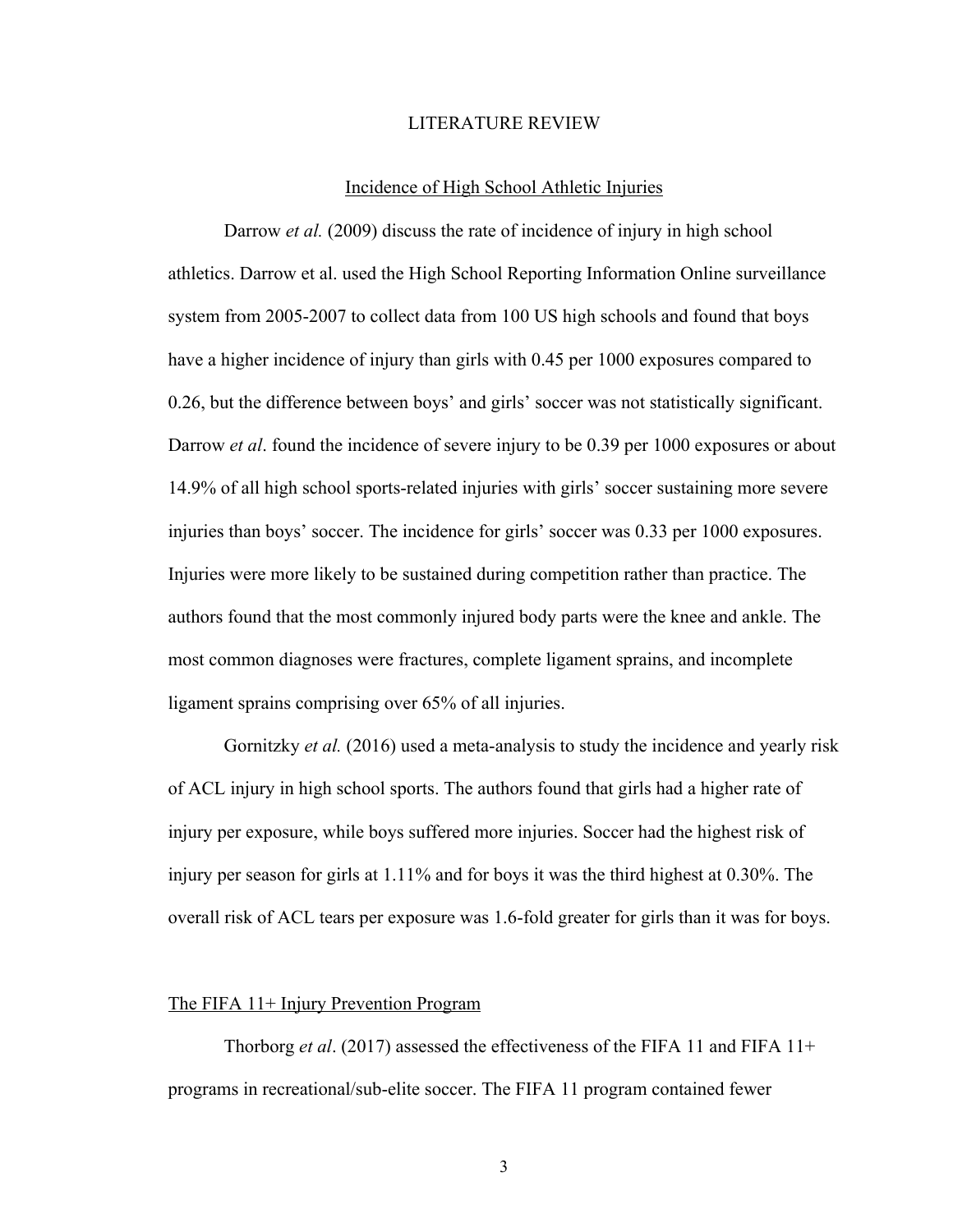exercises than the FIFA 11+ (10 exercises compared to 15) and took 10-15 minutes compared to the FIFA 11+ taking 20 minutes. The FIFA 11+ program includes more running, cutting, and other exercises such as the single-leg stance exercises and adding squats. The authors analyzed 6 randomized control trials that used the FIFA 11 or FIFA 11+ program against a control. The authors found little to no injury reduction when studies used the FIFA 11 program against a control group but found the FIFA 11+ program reduced injuries by 39% compared to a control group. Thorborg *et al*. found no preventive effect using the FIFA 11 and recommended using the FIFA 11+ program instead.

Sadigursky *et al*. (2017) conducted their systematic review using the PRISMA Statement. The PRISMA Statement stands for the Preferred Reporting Items for Systematic Reviews and Meta-Analyses. Six randomized control trials (RCTs) were selected with a total of 6344 players. The FIFA  $11+$  group had 23.6% of the players sustain injury and the control group had 40.1% of the players sustain injury. The authors found that the FIFA 11+ warm-up program reduced lower body injuries by 30% in soccer players. The RCTs had a player population ranging from 13 to over 40 years old, so Sadigursky *et al*. concluded that the FIFA 11+ program is effective in reducing the injury rate in soccer players over the age of 13 ( $p = 0.01$ ).

Steffen *et al*. (2013) used a cluster-randomized control trial to examine the effects of program adherence on injury prevention with the FIFA 11+ program in 13–18-year-old female soccer players. 383 players from 29 teams were allocated into three groups: control, regular, and comprehensive. According to Steffen *et al*., there was no statistical significance between the groups adherence and where they received the information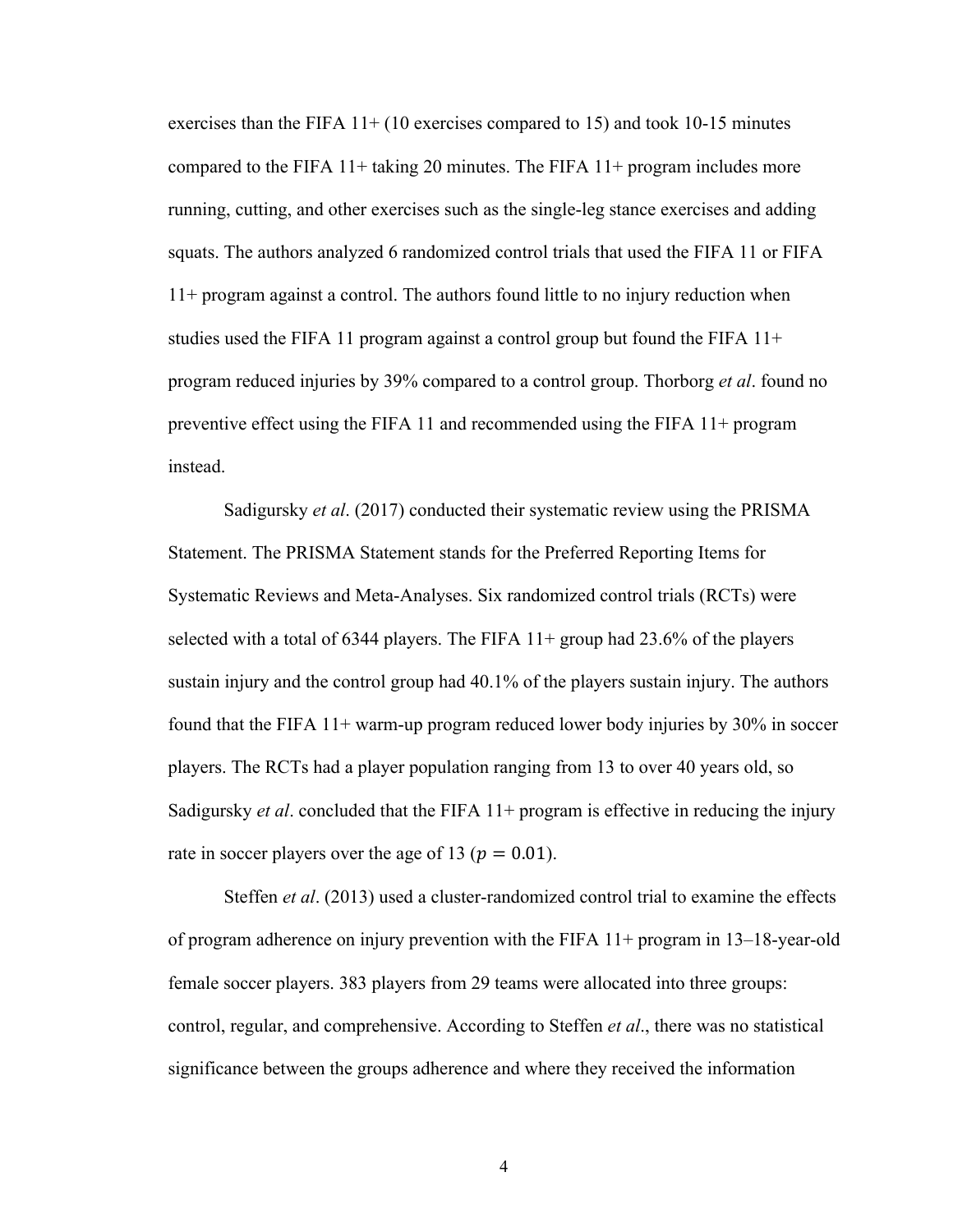about the FIFA 11+ (uncontrolled website, coach-focused workshop with or without supervision of a physiotherapist) (IRR=0.44, 95% CI 0.18 to 1.06). When comparing the players with low adherence to high adherence, those with higher adherence had a 56% decreased risk for all injuries and 48% decreased risk for lower extremity injury.

Silvers-Granelli *et al.* (2017) used a prospective cluster randomized control trial of 61 Division I and II NCAA men's soccer programs to examine whether the FIFA 11+ program would reduce the number of ACL injuries sustained and whether field position, playing surface, level of play, and competition versus practice make a difference. The authors found a 4.25-fold reduction in ACL injuries in the intervention group (3 of 19 ACL injuries) compared to the control group (16 of 19 ACL injuries). There was no difference in the incidence of ACL injuries between training and competition or player position. There was a higher incidence of injury in the control group when the players played on artificial turf versus natural grass and Silvers-Granelli *et al*. found no difference in Division I treatment and control groups, but the Division II treatment group had fewer ACL injuries compared to the control group. The authors suggest that this is because of the difference in intensity of play and overall skill level.

Barengo *et al*. (2014) performed a systematic review of 12 research studies from 10 different countries on the FIFA 11+ program and found that when the FIFA 11+ program was implemented with male and female athletes, between 30-70% fewer injuries were sustained and when there was high compliance a 35% injury reduction was seen as well as improved neuromuscular performance and motor control. The studies that focused on 13–18-year-old female soccer players found up to a 57% percent reduction in injury incidence when the players were compliant. One study only used the FIFA 11+ once per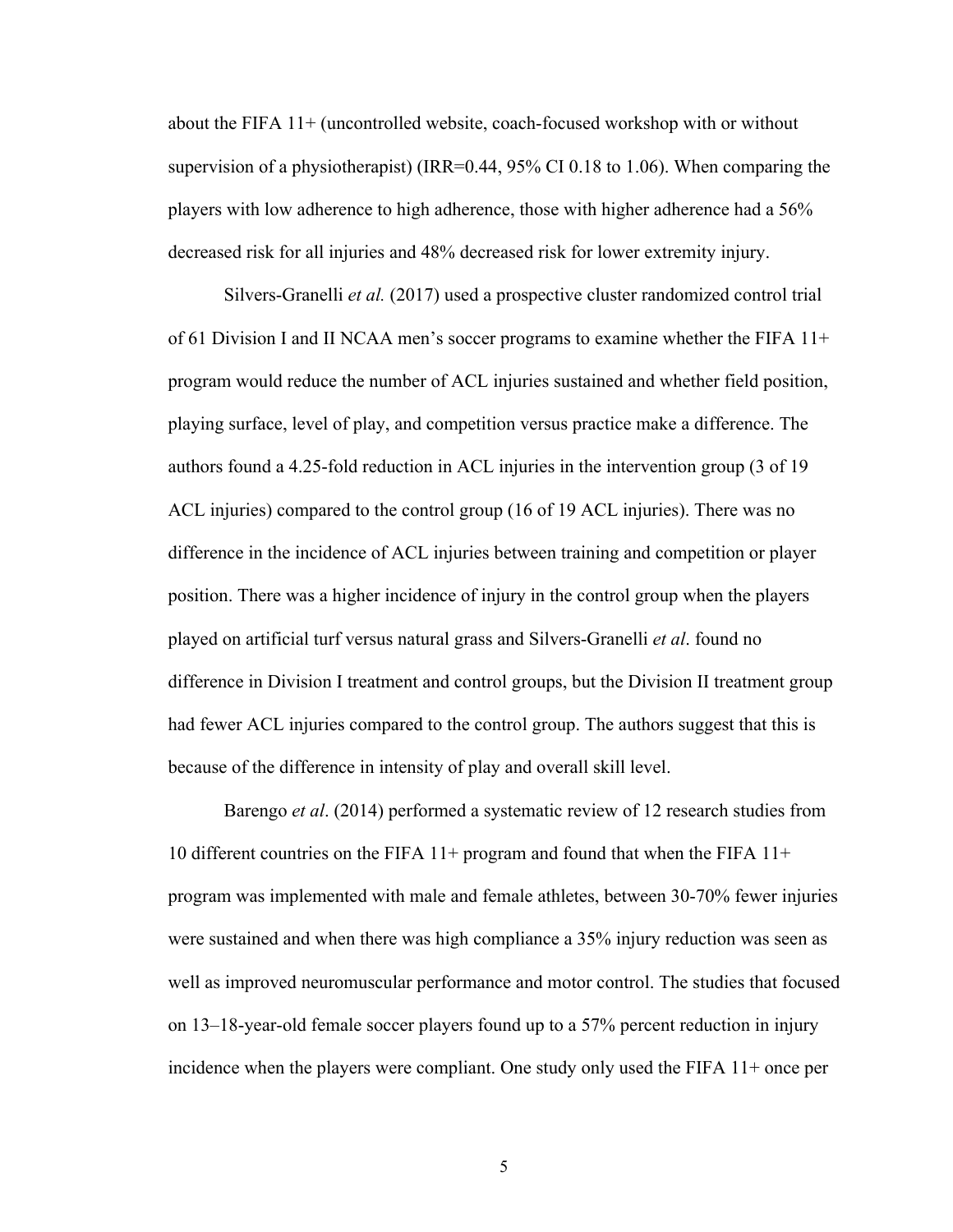week for eight months and did not find a statical difference in the incidence of injury (Steffen *et al*., 2008). Barengo *et al*. state that compliance is a major component of the effectiveness of the program, along with ensuring that coaches are taught how to implement the program properly and that they use the program consistently is important.

The effect of FIFA 11+ program adherence was also researched by Bizzini and Dvorak (2015) and McKay *et al*. (2014). Bizzini and Dvorak used a narrative review of 25 research studies, where the evidence suggests that the implementation of the FIFA 11+ program in male and female amateur footballers aged 13-18 years old is beneficial. This study also found that when the FIFA  $11+$  program is implemented with high adherence, it can prevent injuries. It was also noted that strong commitment from soccer organizations is key to the program's success. McKay *et al*. used a randomized control trial of 31 female soccer teams to assess the team's knowledge and beliefs about injury prevention and found that there were gaps in the participants knowledge regarding injury prevention and injury risk factors between the coaches and players, but these factors did not influence program adherence. McKay *et al*. did find that the longer the coach or athlete had been in the sport, the less likely they were to adhere to the new program implantation.

The Effect of the Playing Surface. Since the introduction of artificial turf in the 1960's, athletes, coaches, and medical professionals have debated whether it has led to an increased risk for injury. Drakos (2008) discusses the impact of different artificial turf surfaces on sports-related injury rate. He found that medical professionals have seen an uptick in injuries including ACL tears, concussions, ankle sprains, and muscle soreness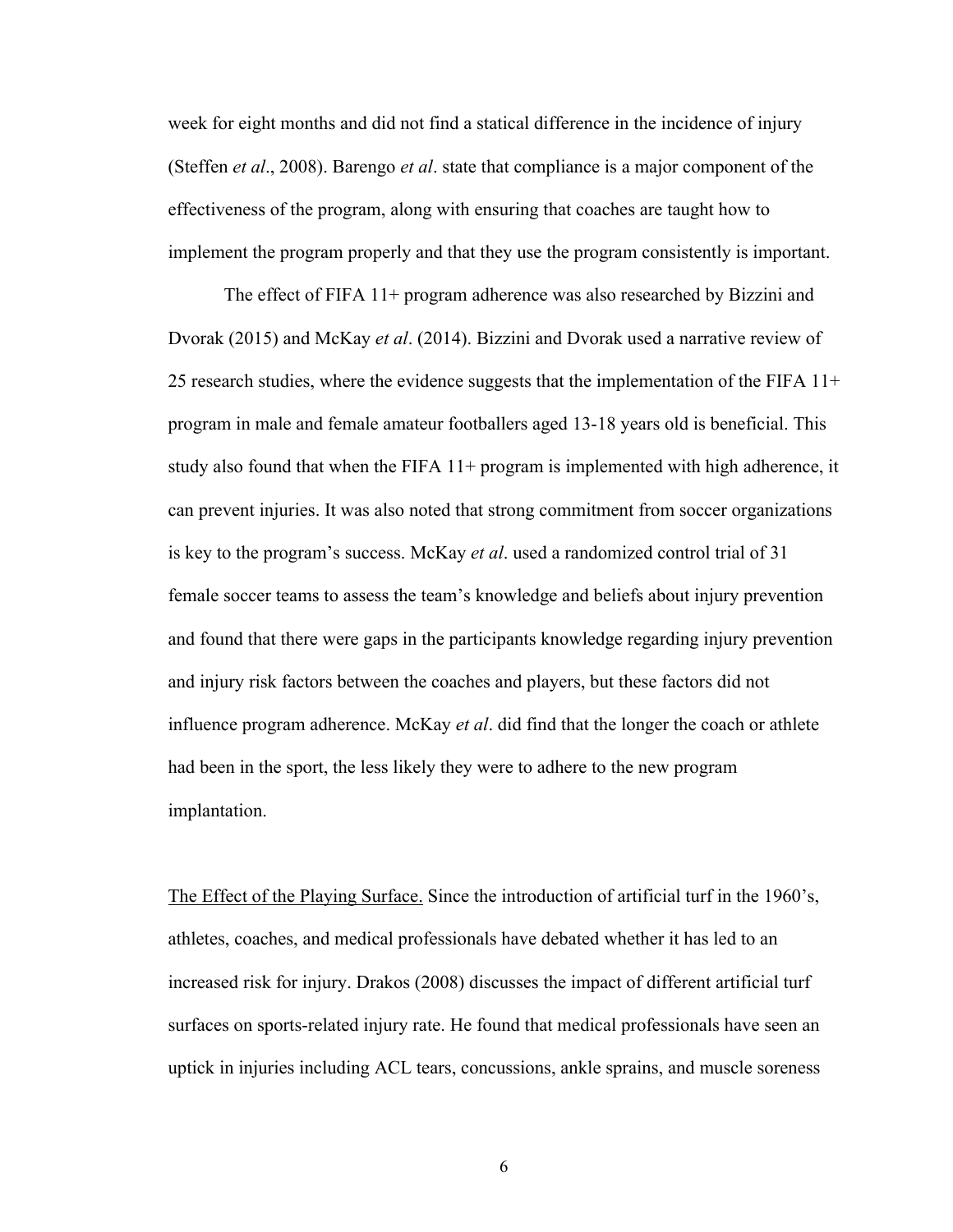since the 1960's. Drakos discusses how the coefficient of friction and the coefficient of restitution can affect injury rate, increasing the "stickiness" of the surface and its ability to absorb shock respectively. These are important to consider because artificial turf is typically made of nylon or polyethylene fibers with rubber mixed with sand used to simulate dirt, but there are not set standards for these turfs and each manufacturer will make the turf a little different. Drakos also mentions that a poorly maintained grass field can increase the risk for injury and that areas in the north are more likely to have poor field conditions due to the weather. Drakos states that the best conditions to decrease injury risk have yet to be determined due to these factors.

Howard *et al*. (2020) used the NCAA Injury Surveillance System database to find the incidence rate of ACL injury in male and female athletes from 2004-2014 on natural grass and artificial turf. The authors found that athletes were 8.67 times more likely to suffer an ACL injury during practice on natural grass compared to artificial turf. Howard *et al*. found no difference in ACL injuries sustained on the different surfaces during competition. This increased risk was not affected by sex or NCAA division of play.

In Williams' *et al*. (2013) meta-analysis of soccer injuries sustained on artificial turf versus natural grass, they did not find an increased risk for injury on artificial turf. The authors used studies that focused on competitive soccer players with acute injuries that played on both natural grass and artificial turf. Williams *et al*. did not include any research where one surface type was used exclusively. Of the total exposure hours, 34.5% was spent on artificial turf and 65.5% was spent on natural grass. Between the studies there were a total of 9737 injuries with 27.4% occurring on artificial turf and 75.6% occurring on natural grass. Williams *et al*. claim that playing on artificial turf does not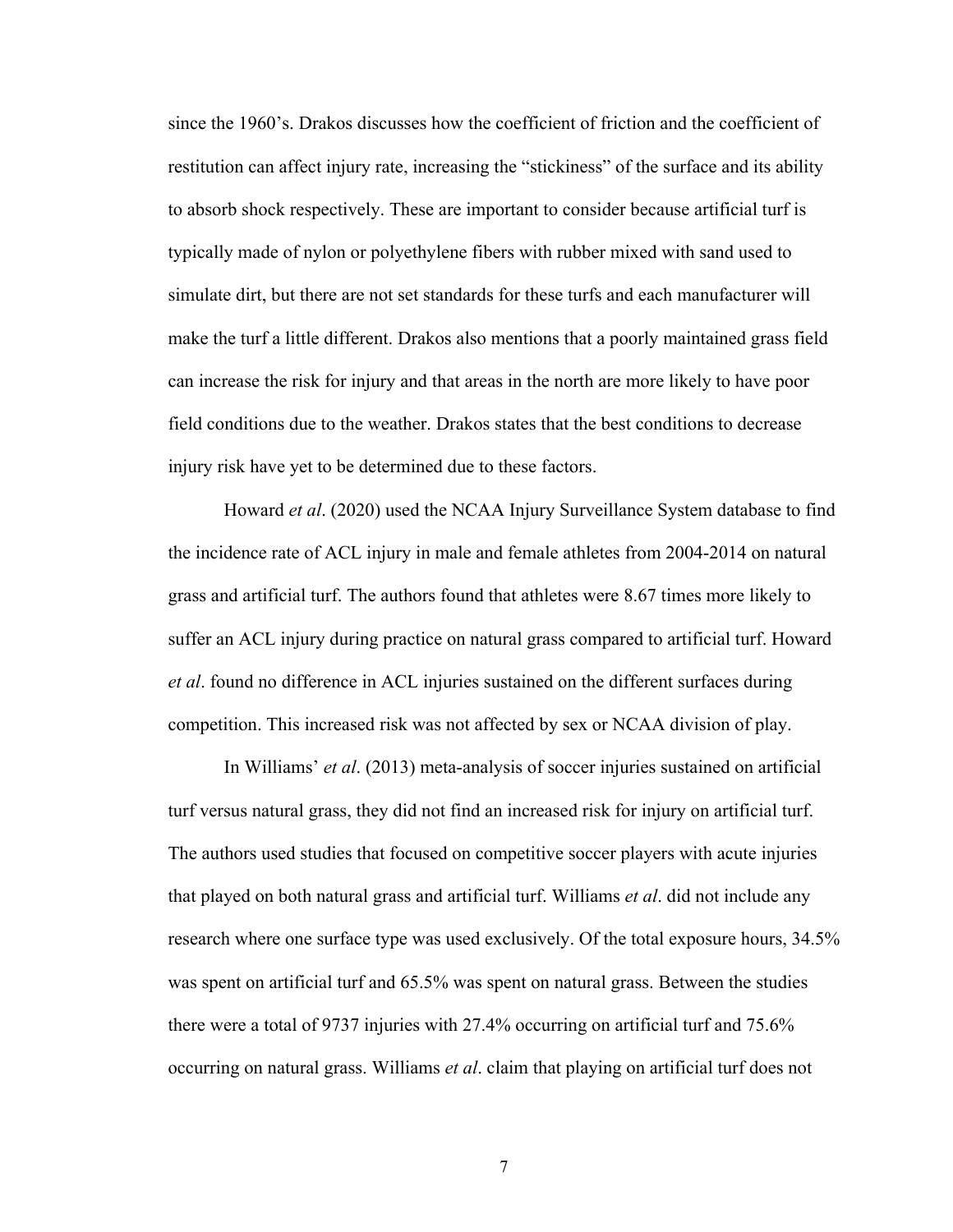increase the risk of injury and may even result in fewer injuries sustained under some conditions.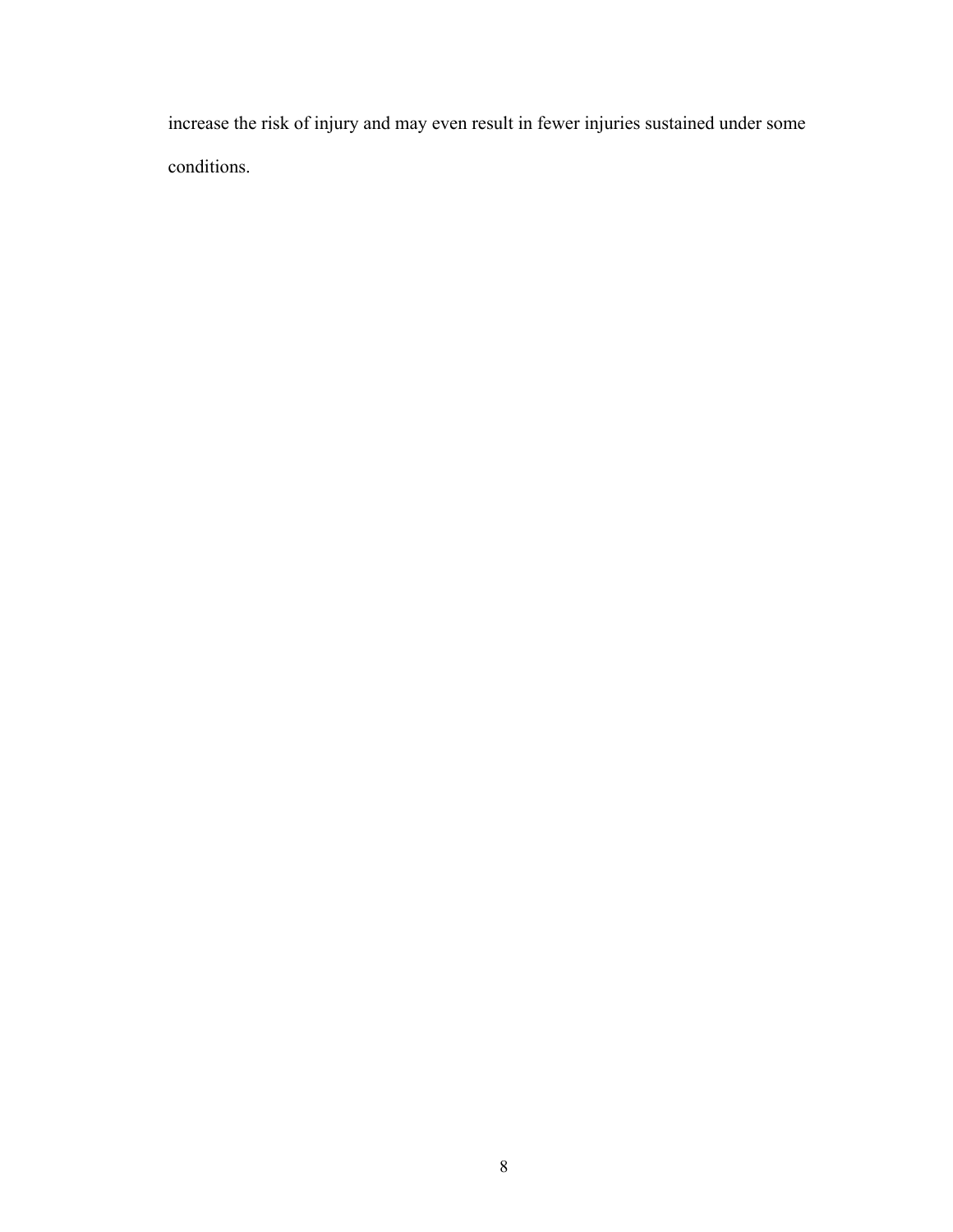### **METHODS**

A convenience sample of three local high school women's soccer programs were recruited based on the information provided on the respective high schools' athletics website. At the start of the study, participants were randomly allocated into FIFA 11+ or control groups via a coin flip. 35 subjects were assigned to the FIFA 11+ program group from two schools and 36 subjects were assigned to the control group from one different school. Coaches and athletic trainers (AT) were provided with informed consent documents (see Appendix A). Coaches and ATs in the FIFA 11+ program group were then instructed by the primary investigator on how to implement the FIFA 11+ program as their warm-up. They were shown each exercise in the program and given the FIFA 11+ program poster and were sent videos of the exercises to refer to if needed during the season. Coaches and ATs were instructed to use the FIFA 11+ program before every practice and game for the duration of the soccer season. Coaches and ATs in the control group were instructed to continue using the normal warm-up program they had been using already. The participants were blinded to the nature of the study.

The investigator performed check-ins with the coaches and ATs using the FIFA 11+ program randomly during the season to ensure adherence. This was done by the primary investigator attending a practice or game to observe the use of the program and make sure that it was being performed properly and to completion. Throughout the season, the school's ATs anonymously tracked any injury sustained by the athletes that caused the athlete to miss at least one practice and/or game and reported these injuries to the investigator at the end of the season. The ATs tracked the number of injuries severe enough that the athlete missed at least one practice and/or game, what body part was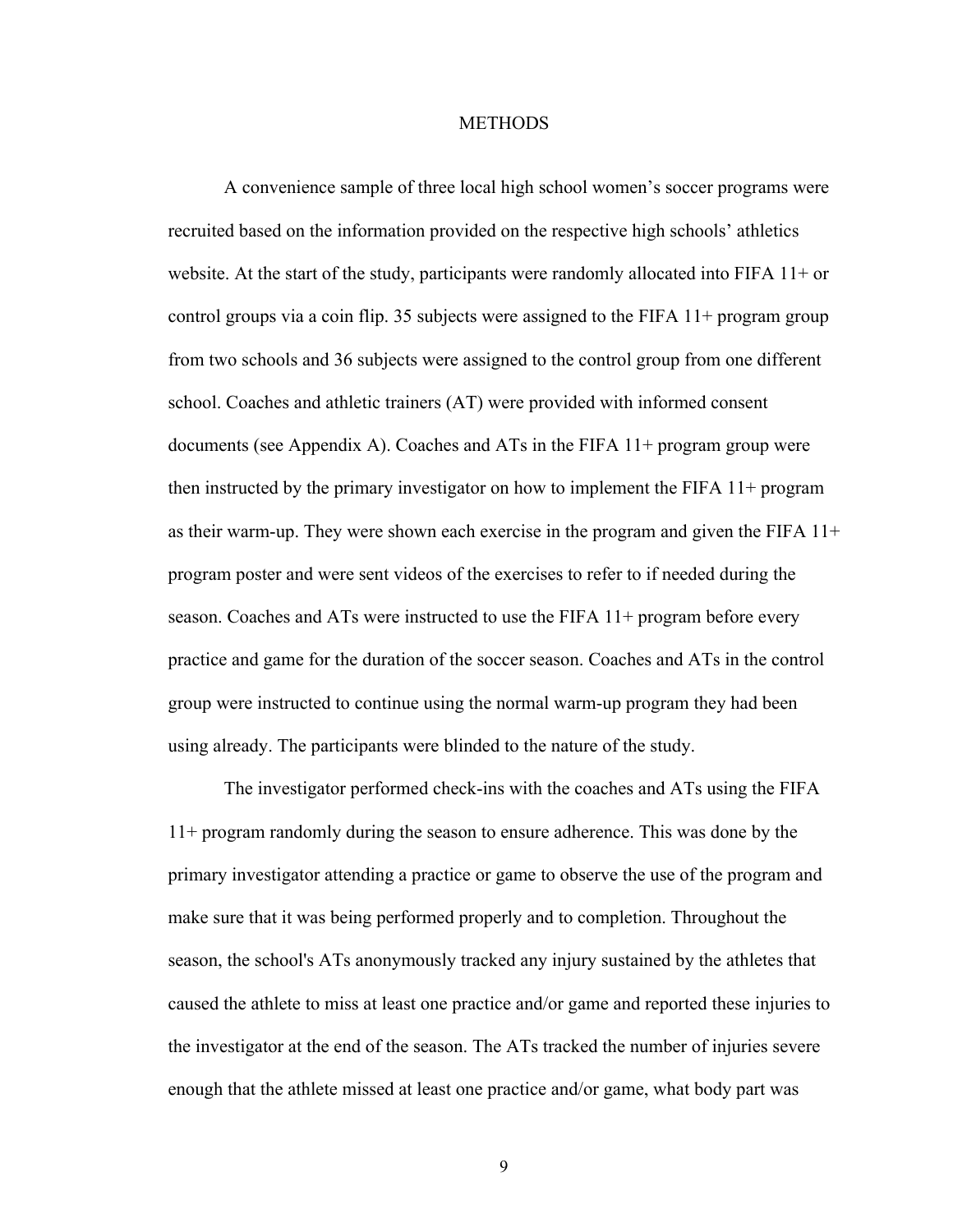injured (ankle, knee, hip etc.), the total amount of time lost due to the injury, when in the season the injury occurred, and whether it was during a practice or a game. This data was used in independent means t-tests for statistical analysis to assess for significant differences between the control and FIFA 11+ program groups for injuries sustained and days lost to injury. An odds ratio and confidence interval were also computed to measure the association of injury incidence to exposure. The analysis was done using a personal computer and the SPSS software (version 28.0).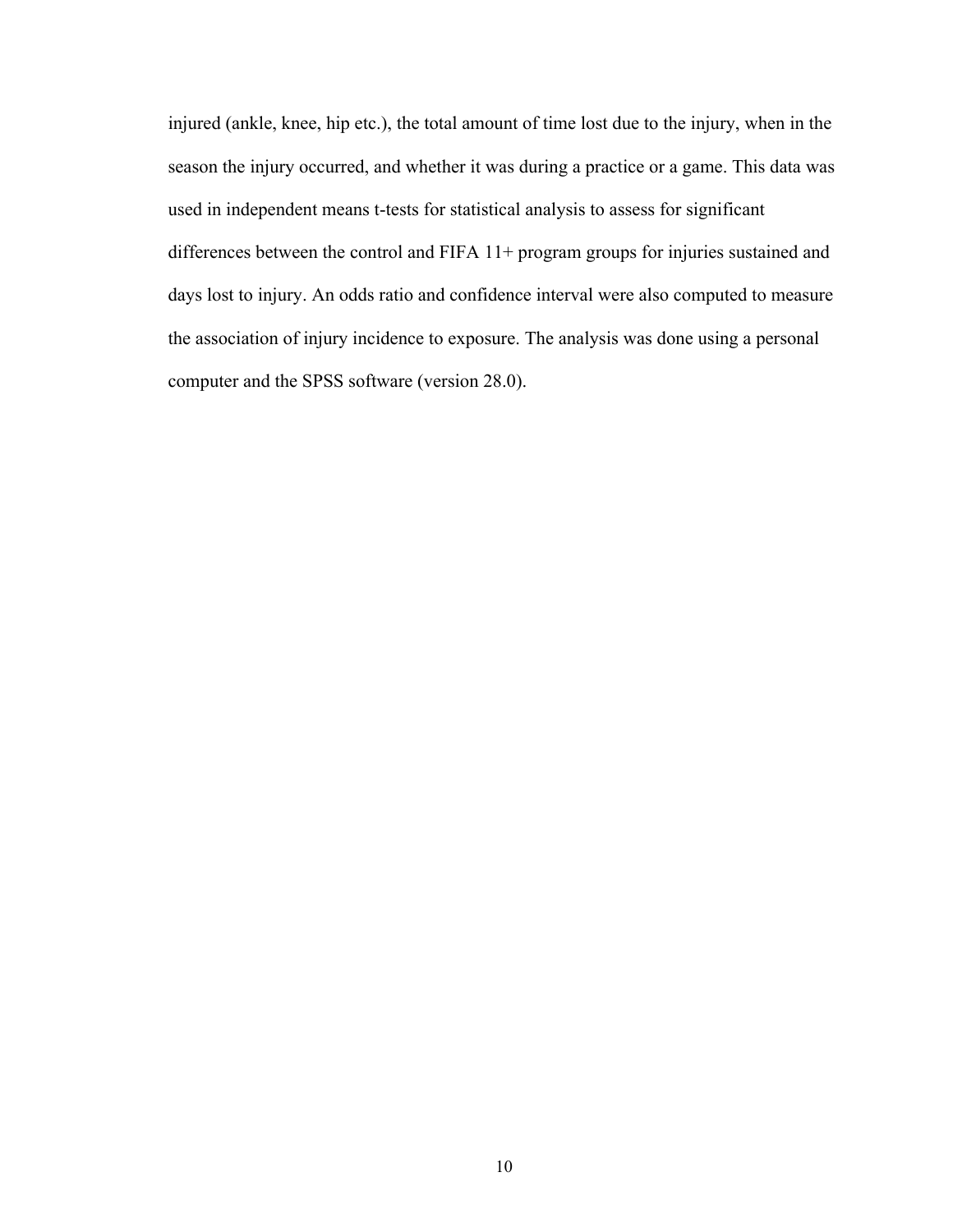### RESULTS

The FIFA 11+ group sustained a total of 4 injuries, all occurring during competition, resulting in a total of 97 days lost. The control group sustained a total of 17 injuries, 11 of which occurred during competition and 6 during practice, resulting in 194 days lost. The results of this study showed a significant ( $p < 0.05$ ) reduction in the number of injuries sustained when using the FIFA  $11+$  program (t = -3.54,  $p = 0.00036$ ) though the reduction in amount of time lost due to injury was not statistically significant  $(t = 1.48, p = 0.077)$ . Using an odds ratio test, the control group had a 6.9 times more likely chance to sustain an injury compared to the FIFA  $11+$  group (OR = 0.144, 95% CI  $[0.042, 0.493]$ .

|            | Participants | Season<br>Ending<br>Injuries | Injuries<br>Sustained | Days Lost to<br>Injury |
|------------|--------------|------------------------------|-----------------------|------------------------|
| $FIFA 11+$ | 35           |                              |                       |                        |
| Control    | 36           |                              | 17                    | 194                    |
| P-value    |              |                              | $0.001*$              | 0.077                  |

Table 1: Results

\*Significant at  $p < 0.05$ .

The most commonly injured body part among both groups was the knee (33.3%) followed by the ankle  $(23.8\%)$ . In the FIFA 11+ group, 75% of the injuries were to the knee and 25% to the ankle. In the control group, the knee and the ankle accounted for 4 injuries a piece (23.5%), while the hip/thigh accounted for another 3 (17.6%).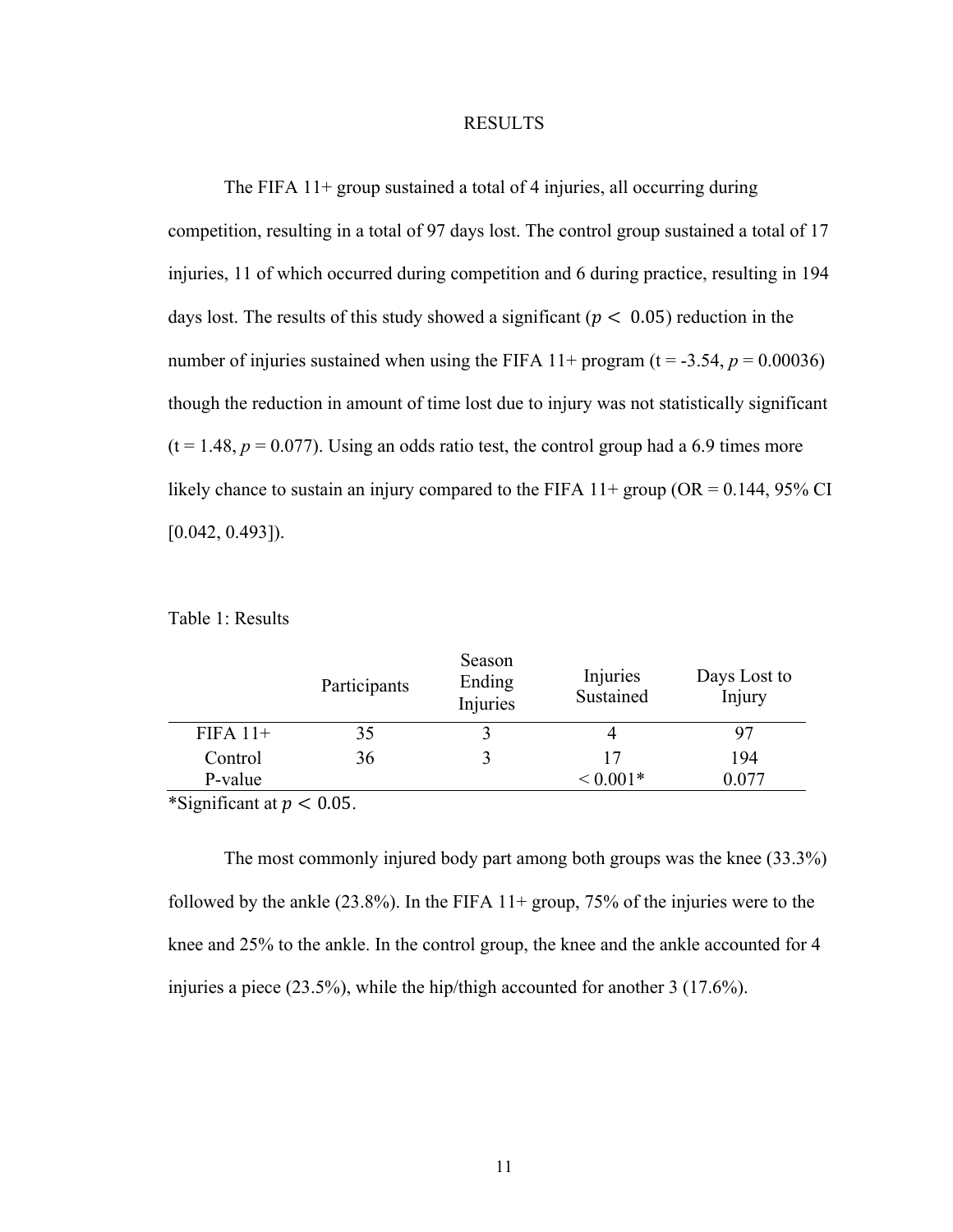| <b>Body Part</b><br>Injured | $FIFA 11+$<br>Group | Control<br>Group | Number of<br>Injuries | Percent of Total<br>Injuries |
|-----------------------------|---------------------|------------------|-----------------------|------------------------------|
| Hip/Thigh                   |                     |                  |                       | 14.3                         |
| Knee                        |                     |                  |                       | 33.3                         |
| Lower Leg                   |                     |                  |                       | 9.5                          |
| Ankle                       |                     |                  |                       | 23.8                         |
| Foot                        |                     |                  |                       | 9.5                          |
| Thorax                      |                     |                  |                       | 4.8                          |
| Head                        |                     |                  |                       | 4.8                          |
| Total                       |                     |                  | 21                    | 100                          |

Table 2: Incidence of Body Part Injured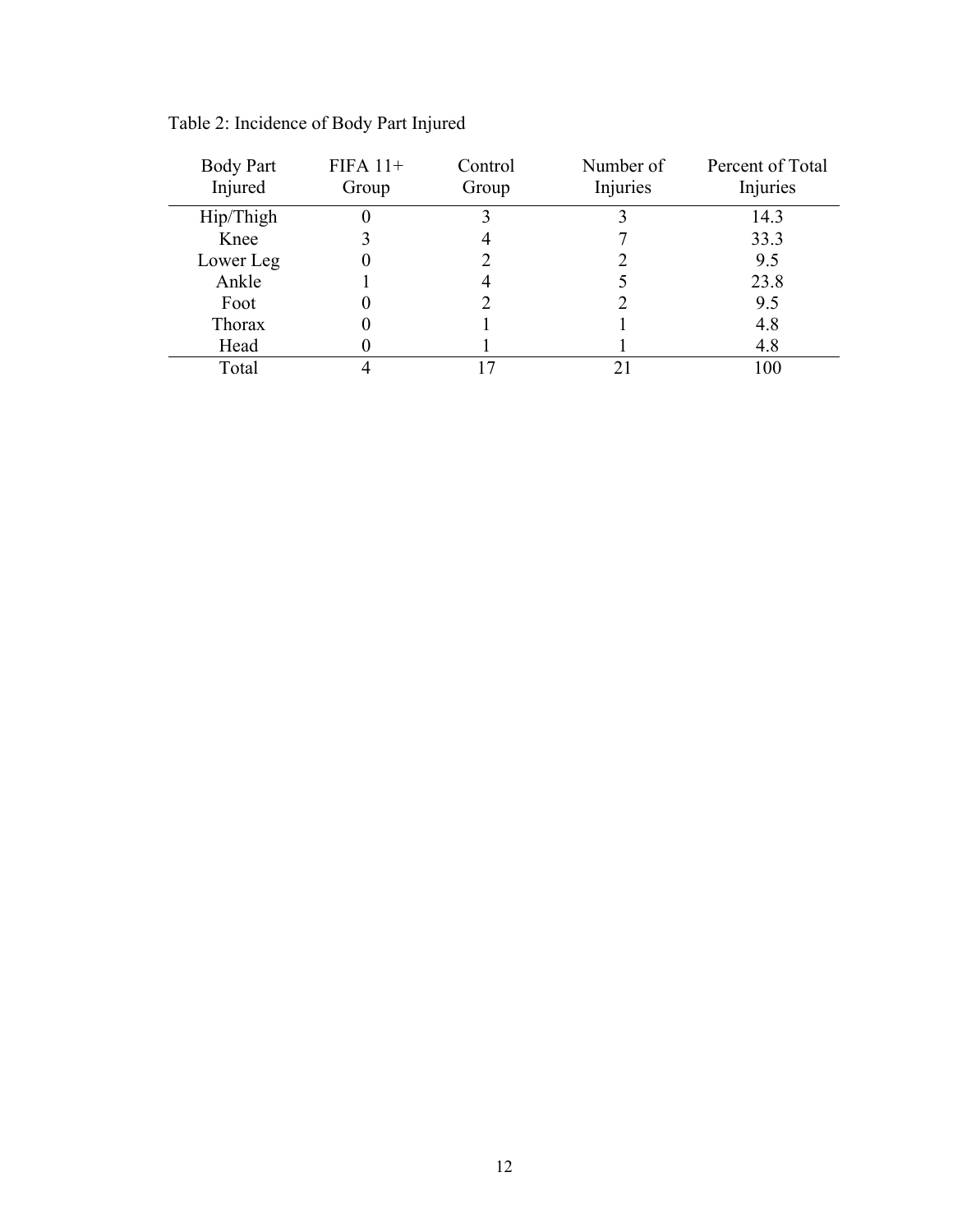### **DISCUSSION**

The data shows a statistically significant reduction in the number of injuries sustained when using the FIFA  $11+$  program which is in line with previous trials discussed in the literature. The four injuries that were sustained by the FIFA  $11+$  group were all serious or season ending, resulting in 97 days lost while the control group suffered more minor injuries resulting in 74 days lost, alongside three season ending injuries (120 days lost) which all occurred during competition. Of the season ending injuries in both groups, all but one resulted in less than 30 days lost to injury. One season ending injury occurred at the end of the season, but was serious, and resulted in just the one day lost. The other serious injury in the FIFA 11+ group resulted in 18 days lost due to injury. In the control group, no other injury resulted in more than 14 days lost during the season and were all mild or moderate severity. The time lost due to injury was not statistically significant between the two groups. These results suggest that the FIFA 11+ program may be effective in decreasing the incidence of mild to moderate injuries. The results from this study are congruent with those found in the literature. When the FIFA 11+ program is implemented with female soccer players aged 13-18 years old, there may be a reduction in the incidence of lower body injuries.

The benefits of the FIFA  $11+$  program come in the increased neuromuscular development of the athletes using it. Young athletes may not have had proper training specific to soccer – how to move and adjust their body properly to react to different situations - and most young athletes favor their dominant side and do not focus on training their nondominant, so muscle imbalances occur. The FIFA 11+ program aids in this development and can address any limb asymmetry the player may have developed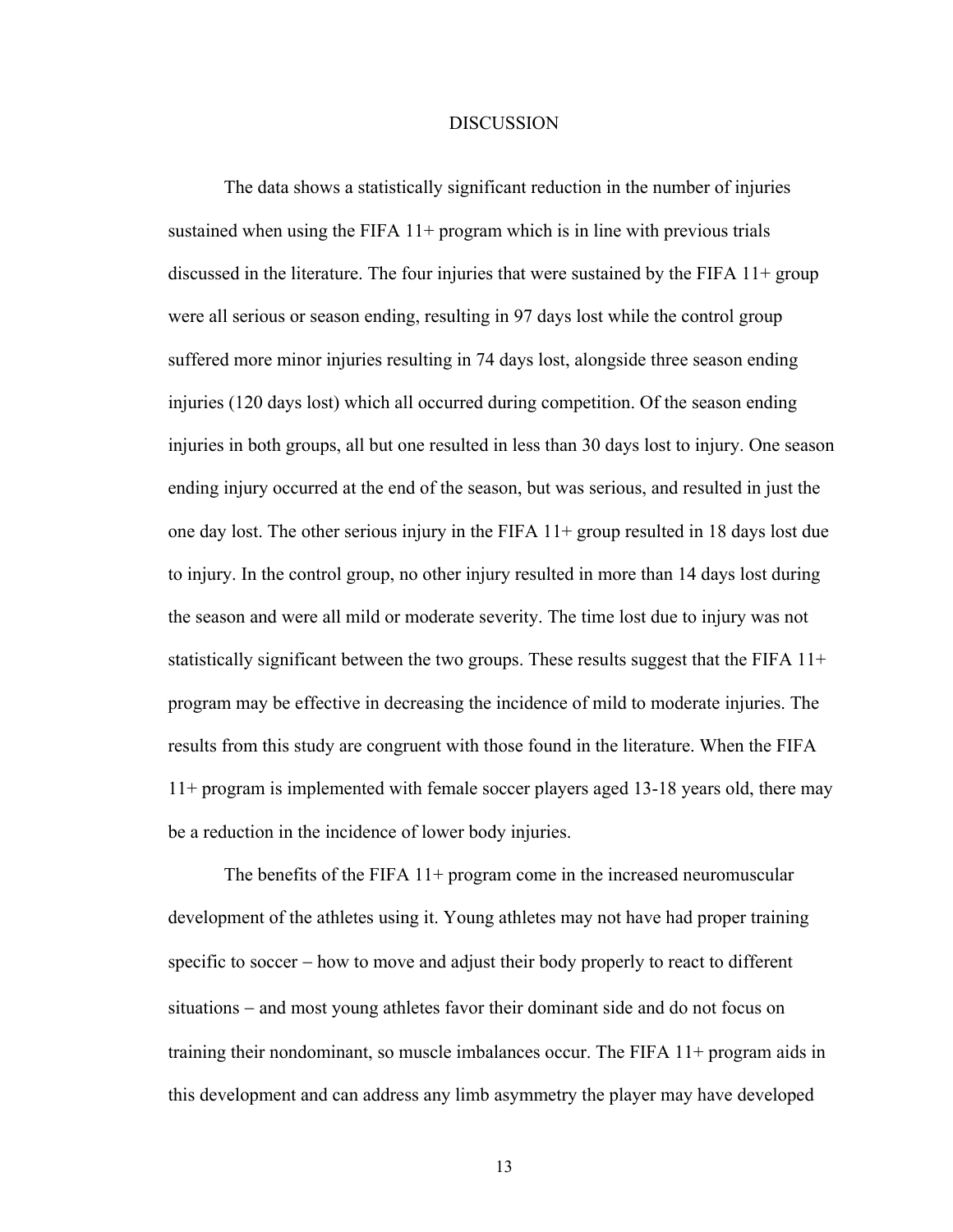from improper training. The exercises in the FIFA 11+ program aid in training the neuromuscular pathways which to increased muscular strength, speed, agility, balance, and proprioception which all aid in proper body movement and can lead to a decreased risk of injury.

The participants in the study were adherent to the group they were assigned. This was assured during the check-ins by the primary investigator throughout the entire season. Research done by Steffen *et al*. (2013) and Barengo *et al*. (2014) showed a greater reduction in the incidence of injury when participants had stronger program adherence. The data collected in this study is congruent with Steffen *et al*. and Barengo *et al*. with the participants having high adherence to the assigned program and finding a reduction in injuries. This suggests that stronger adherence leads to increased neuromuscular development because of the program is being used consistently which in turn may decrease the incidence of injuries sustained by players.

While the FIFA  $11+$  group followed a set warm-up program, the control group participants were not given a specific warm-up program to do before practices and competitions, so there may be some variability in the extent of the warm-up performed. The warm-up programs could vary in the exercises included and the duration of the program. They could include static and/or dynamic stretching as well as running/jogging exercises and could last any duration of time. Some of the exercises could also be the same or similar to those used in the FIFA 11+ program. These factors could affect the incidence of injury within the control group.

Differences between the groups could be due to variables in the level of play, the playing surface, and the small sample size. Having a small sample size increases the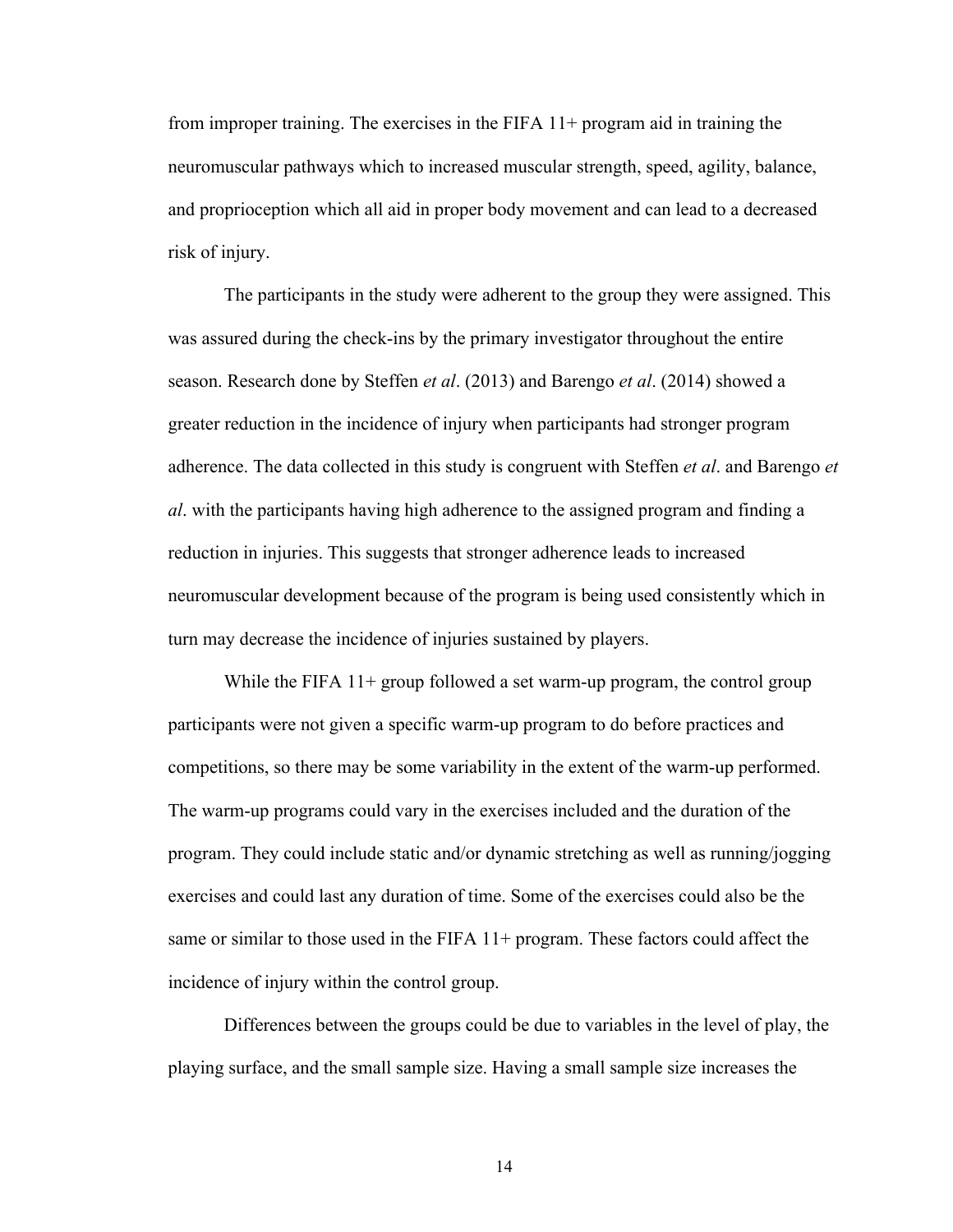likelihood for significant interaction between variables and any potential outliers have a greater effect on the results. The participants were made up of teams from both Class A and B schools and varsity and junior varsity players. Class A schools have a larger student body size and tend to play at a more competitive level than their Class B counterparts. Also, varsity players tend to be more skilled and play at a more competitive level compared to junior varsity players. The surface the participants played on was not restricted, participants might have played on artificial turf and/or natural grass for differing games and practices. This could lead to an altered risk of injury as Howard *et al*. (2020) and Williams *et al*. (2013) discuss the rate of injury on each surface is different, with artificial turf showing a lower risk of injury. Drakos mentions that since artificial turf has been implemented, new injuries, such as turf burn and turf toe, as well as increased frequency in ACL tears, concussions, ankle sprains, and muscle soreness, have been seen by coaches, athletes, and healthcare providers. While not all injuries are as common on artificial turf, there is still a risk to playing on both surfaces.

Another consideration is that the data collected by the AT's may be skewed due to a potential lack of athlete reporting and the access the athletes had to the school's AT. Not every school has an AT at the school during the day or team practice times, so they rely on the athletes to self-report injuries and be honest. Also, this means athletes could return to play sooner than the AT may think because the AT may not supervise every practice, so the time lost due to injury is based on the AT's best knowledge.

Going forward, I would recommend repeating the research with a larger sample size and to control variables such as playing surface, level of play, and access to an athletic trainer while maintaining strong program adherence by the participants. Other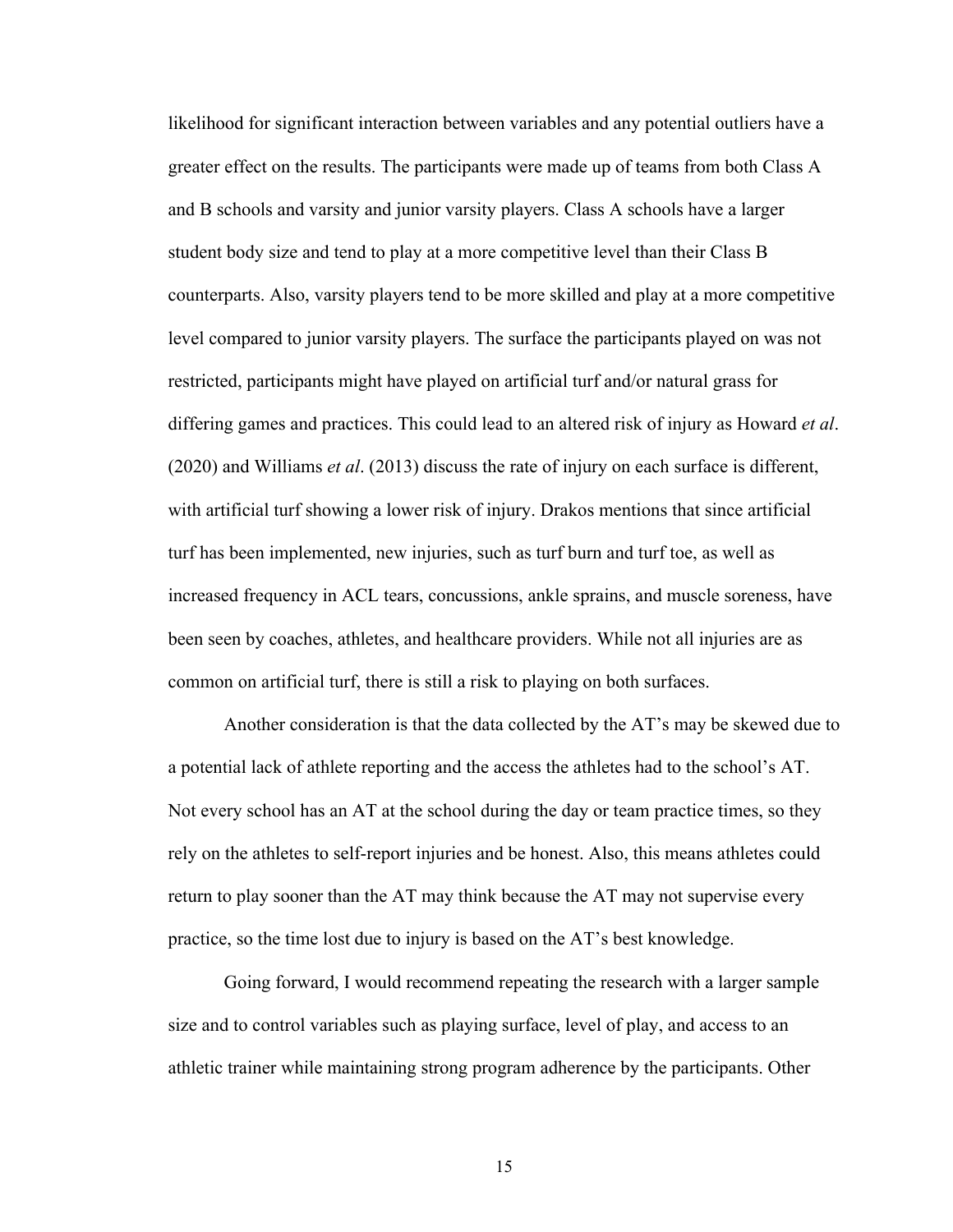variables to consider would be the prevalence of knee, hip, ankle, and/or foot injuries while using the FIFA 11+ program and the geographic area where the program is implemented as there may be differences in the program effectiveness depending on the circumstance in which it is used. Another aspect to consider would be the effect of playing surface. Since the playing surface of the two groups was variable, examining on which surfaces injuries occurred as well as under what circumstances (practice or competition) would be beneficial for future research.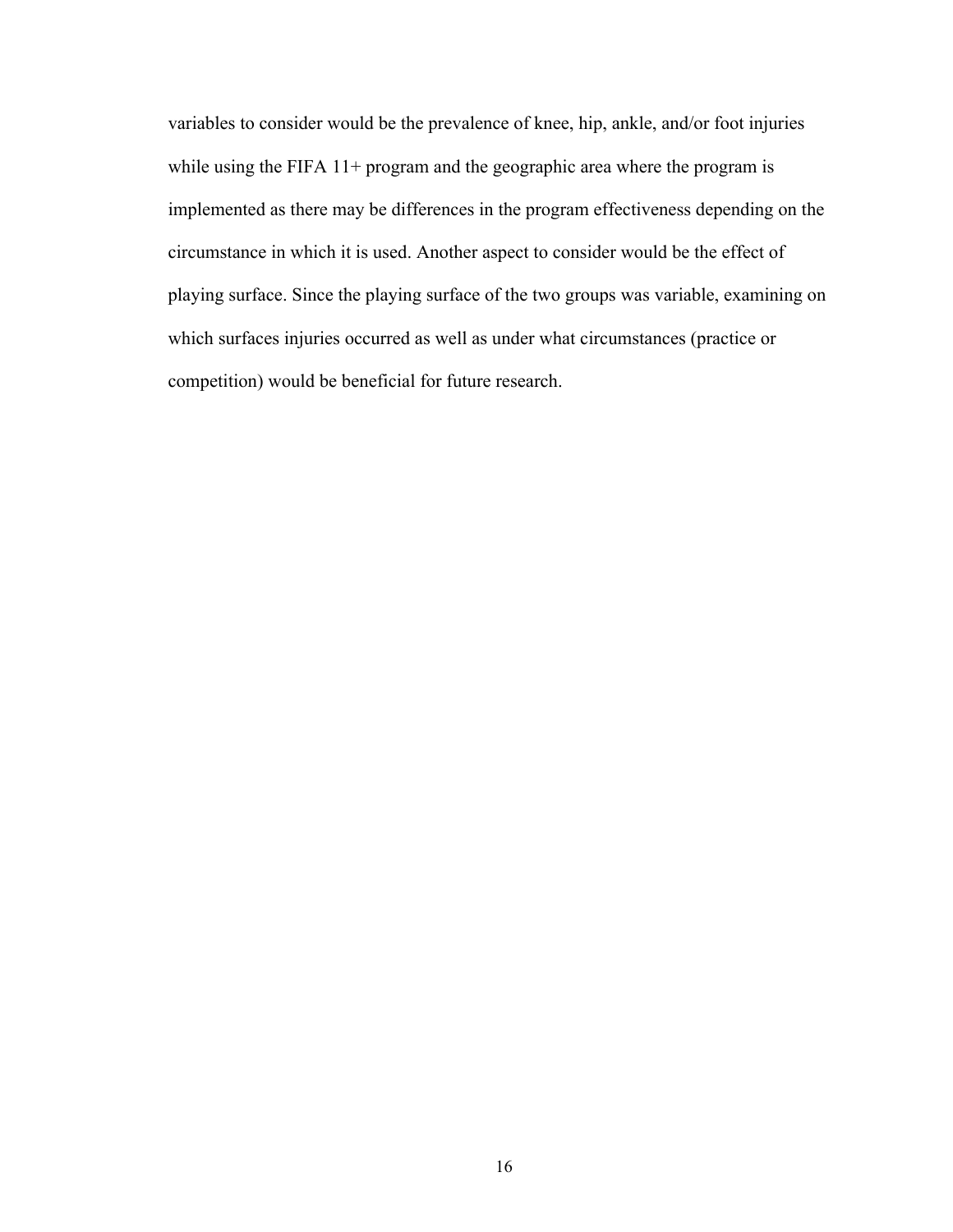### BIBLIOGRAPHY

- Barengo, N. C., Meneses-Echávez, J. F., Ramírez-Vélez, R., Cohen, D. D., Tovar, G., & Bautista, J. E. (2014). The impact of the FIFA 11+ training program on injury prevention in football players: a systematic review. *International journal of environmental research and public health, 11(*11), 11986–12000. https://doi.org/10.3390/ijerph111111986
- Bizzini, M. and Dvorak, J. (2015). FIFA 11+: an effective programme to prevent football injuries in various player groups worldwide – a narrative review. *British journal of sports medicine, 49*(577-579). 10.1136/bjsports-2015-094765
- Darrow, C. J., Collins, C. L., Yard, E. E., & Comstock, R. D. (2009). Epidemiology of severe injuries among United States high school athletes: 2005-2007. The *American journal of sports medicine, 37*(9), 1798–1805. https://doi.org/10.1177/0363546509333015
- Drakos, M. (2008). Artificial turf; does it increase the risk of sports injury?. Hospital for Special Surgery. https://www.hss.edu/conditions\_artificial-turf-sports-injuryprevention.asp
- Gee A. O. (2017). Does the FIFA 11+ Injury Prevention Program Reduce the Incidence of ACL Injury in Male Soccer Players?. *Clinical orthopaedics and related research, 475*(10), 2456–2458. https://doi.org/10.1007/s11999-017-5412-8
- Gornitzky, A. L., Lott, A., Yellin, J. L., Fabricant, P. D., Lawrence, J. T., & Ganley, T. J. (2016). Sport-Specific Yearly Risk and Incidence of Anterior Cruciate Ligament Tears in High School Athletes: A Systematic Review and Meta-analysis. *The American journal of sports medicine, 44*(10), 2716–2723. https://doi.org/10.1177/0363546515617742
- Howard, M., Solaru, S., Kang, H. P., Bolia, I. K., Hatch, G., Tibone, J. E., Gamradt, S. C., & Weber, A. E. (2020). Epidemiology of anterior cruciate ligament injury on natural grass versus artificial turf in soccer: 10-year data from the national collegiate athletic association injury surveillance system. *Orthopaedic journal of sports medicine*, *8*(7), 2325967120934434. https://doi.org/10.1177/2325967120934434
- McKay, C.D., Steffen, K., Romiti, M., et al. (2014). The effect of coach and player injury knowledge, attitudes and beliefs on adherence to the FIFA 11+ programme in female youth soccer. *British Journal of Sports Medicine, 48*, 1281-1286. DOI: 10.1136/bjsports-2014-093543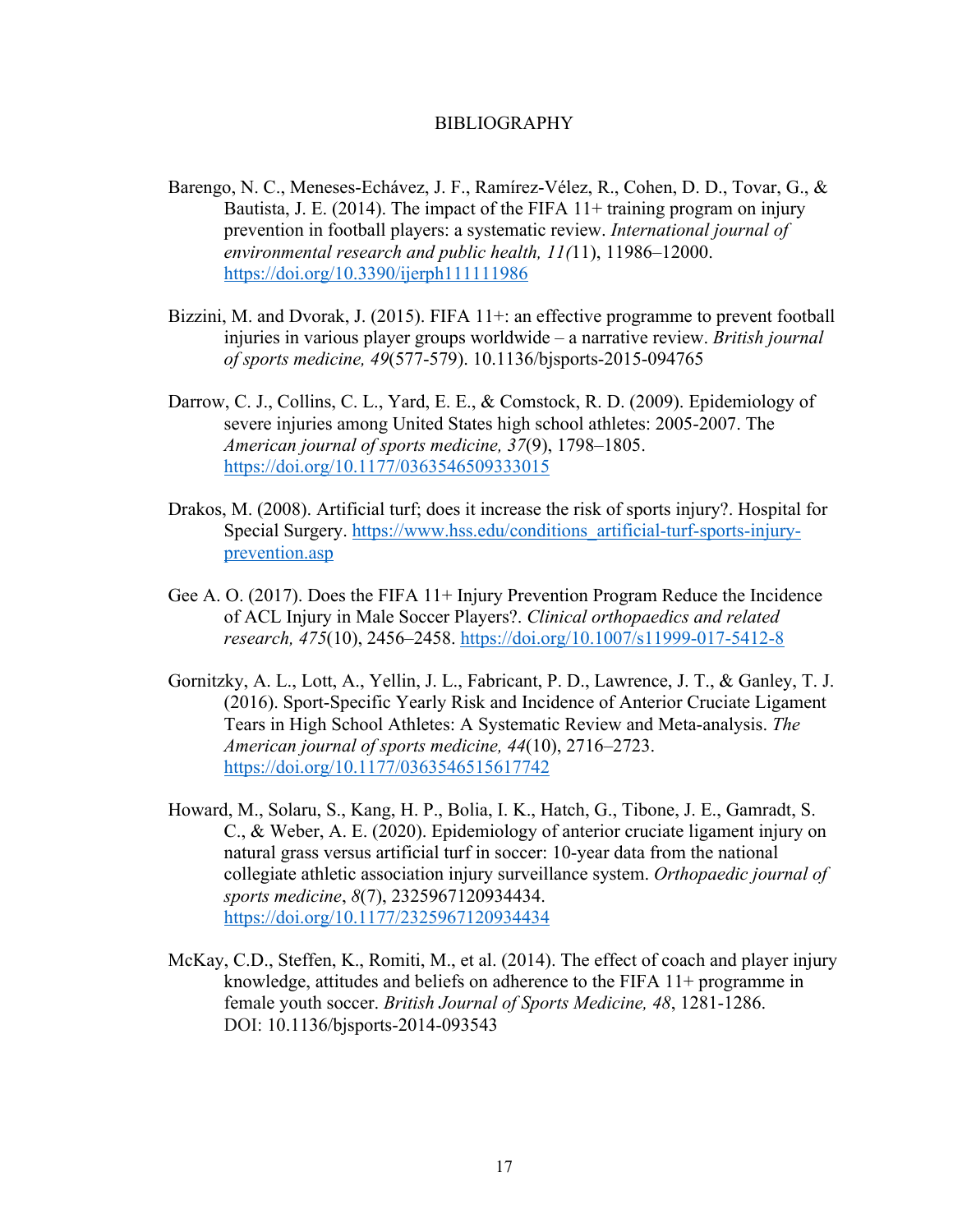- Sadigursky, D., Braid, J.A., De Lira, D.N.L. et al. (2017). The FIFA 11+ injury prevention program for soccer players: a systematic review. *BMC Sports Sci Med Rehabil 9*, 18. https://doi.org/10.1186/s13102-017-0083-z
- Silvers-Granelli, H. J., Bizzini, M., Arundale, A., Mandelbaum, B. R., & Snyder-Mackler, L. (2017). Does the FIFA 11+ Injury Prevention Program Reduce the Incidence of ACL Injury in Male Soccer Players?. *Clinical orthopaedics and related research, 475*(10), 2447–2455. https://doi.org/10.1007/s11999-017-5342- 5
- Steffen, K., Meeuwisse, W., Romiti, M., Kang, J., Mckay, C., Bizzini, M., Dvorak, J., Finsch, C., Myklebust, G., & Emery, C. (2013) Evaluation of how different implementation strategies of an injury prevention programme (FIFA 11+) impact team adherence and injury risk in Canadian female youth football players: A cluster-randomized trial. *British Journal of Sports Medicine.* 47. 10.1136/bjsports-2012-091887.
- Steffen, K., Myklebust, G., Olsen, O. E., Holme, I., & Bahr, R. (2008). Preventing injuries in female youth football – A cluster-randomized controlled trial. *Scandinavian Journal of Medicine & Science in Sports, 18*, 605-614.
- Thorborg, K., Krommes, K. K., Esteve, E., Clausen, M. B., Bartels, E. M., & Rathleff, M. S. (2017). Effect of specific exercise-based football injury prevention programmes on the overall injury rate in football: a systematic review and metaanalysis of the FIFA 11 and 11+ programmes. *British journal of sports medicine, 51*(7), 562–571. https://doi.org/10.1136/bjsports-2016-097066
- Williams, J. H., Akogyrem, E., & Williams, J. R. (2013). A meta-analysis of soccer injuries on artificial turf and natural grass. *Journal of sports medicine (Hindawi Publishing Corporation)*, *2013*, 380523. https://doi.org/10.1155/2013/380523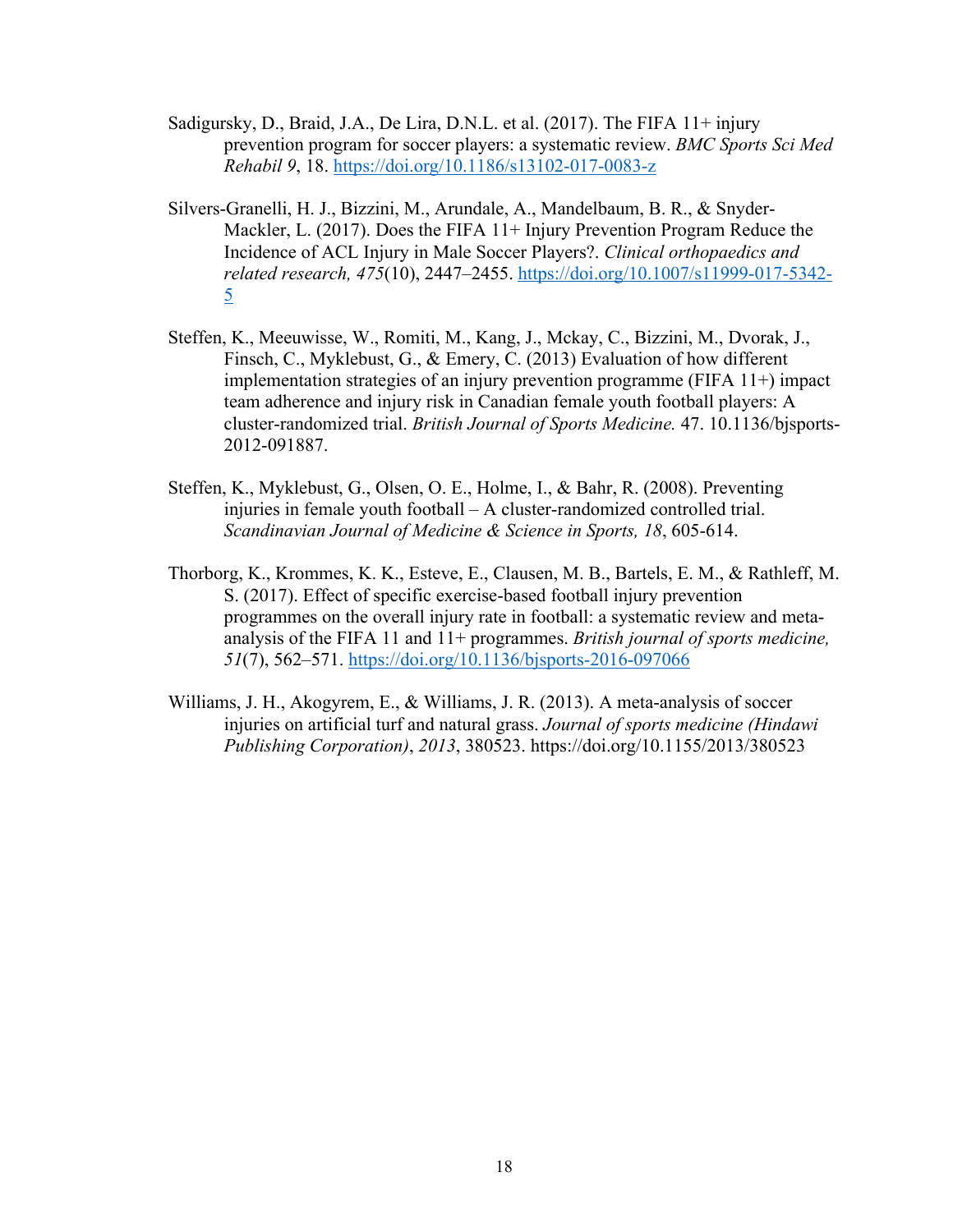# **APPENDICIES**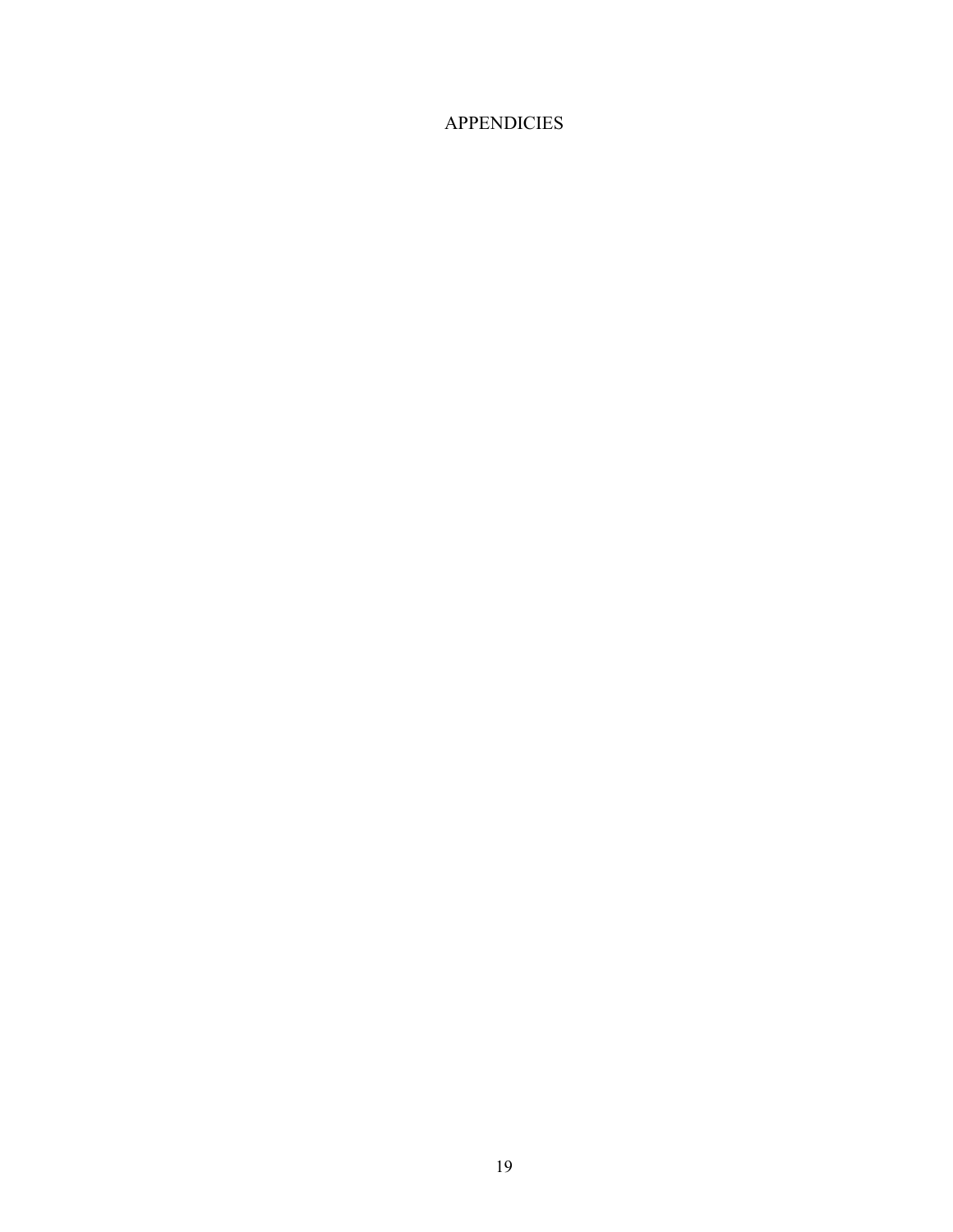### APPENDIX A

### Informed Consent

You are invited to participate in a research project being conducted by Meg Lander, an undergraduate student in the Department of Kinesiology, Physical Education, and Athletic Training at the University of Maine. The faculty advisor is Dr. Christopher Nightingale, Associate Professor of Physical Education and Athletic Training, College of Education and Human Development at the University of Maine. The purpose of the research is to assess the efficacy of the FIFA 11+ injury prevention program over the course of one high school soccer season. You must be 18 years or older to participate.

### What Will You Be Asked to Do?

If you decide to participate, you will be asked to use either the FIFA 11+ program or the warm-up you have previously used prior to each practice and competition and report any injuries sustained during the season to the primary investigator. Participation will take the entire season. The primary investigator will also conduct check-ins every three weeks throughout the season to ensure that you are complying with your assigned warm-up program. You will also be asked to track and submit any injuries that cause the athlete to miss at least one practice and/or game sustained during the soccer season to the primary investigator at the conclusion of your season. The athletic trainers will track the number of injuries severe enough that the athlete missed at least one practice and/or game, what body part was injured (ankle, knee, hip etc.), the total amount of time lost due to the injury, when in the season the injury occurred, and whether it was during a practice or a game

### Risks

Except for your time and inconvenience, there are no risks to you from participating in this study.

### **Benefits**

While this study may or may not have any direct benefit to you, this research may help us learn more about the efficacy of the FIFA 11+ program compared to standard approaches over one season.

### Confidentiality

The athlete's name will not be on any of the data. Data will be kept on a password protected computer and kept until May 7, 2023. Faculty advisor Dr. Christopher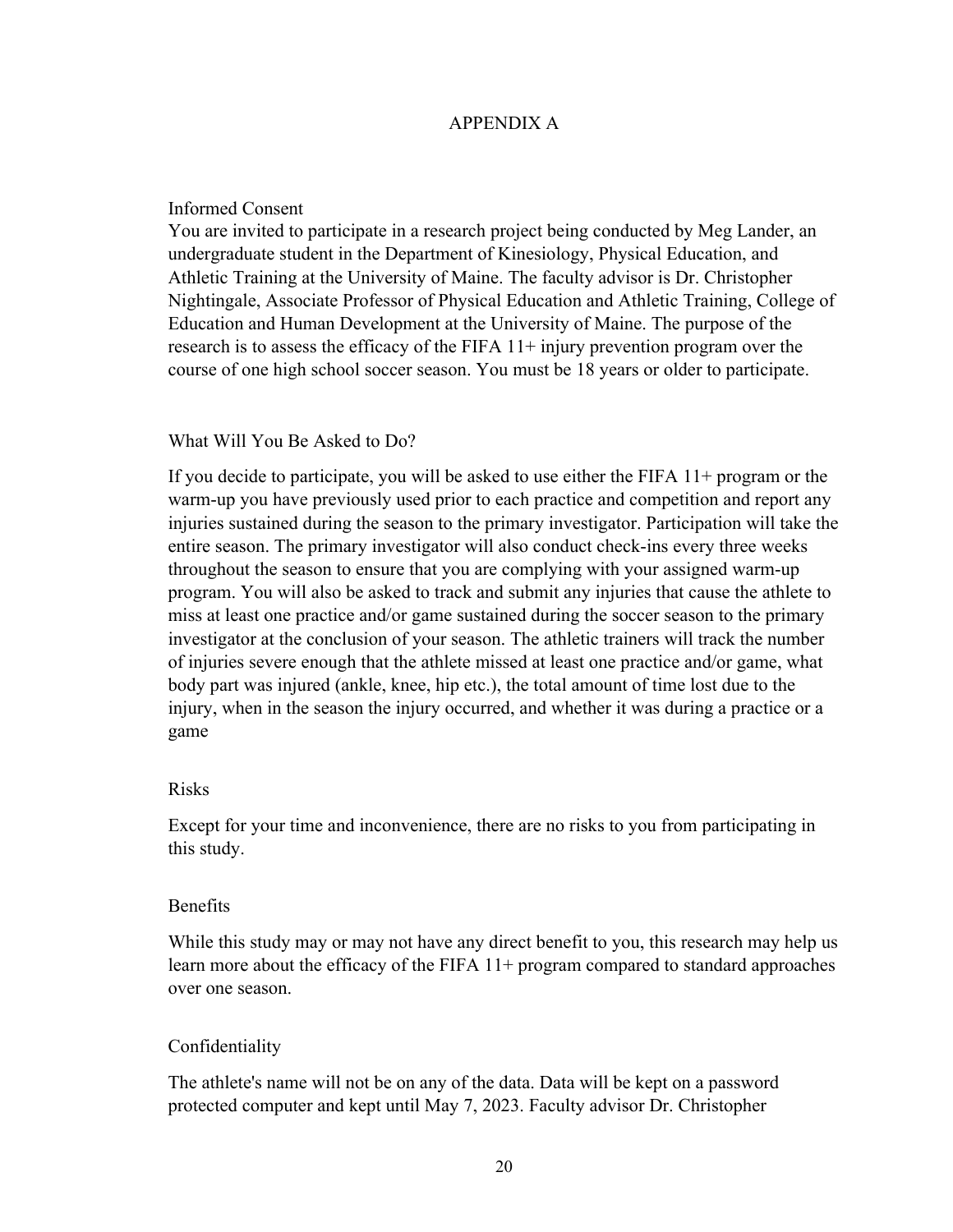Nightingale will also have access to the data. The participant's name, age, and high school will not be reported in any publications.

### Contact Information

If you have any questions about this study, please contact me at  $\frac{mary.length}{mq}$ . You may also reach the faculty advisor on this study at christopher.nightingale@maine.edu. If you have any questions about your rights as a

research participant, please contact the Office of Research Compliance, University of Maine, 207/581-2657 (or e-mail *umric@maine.edu*).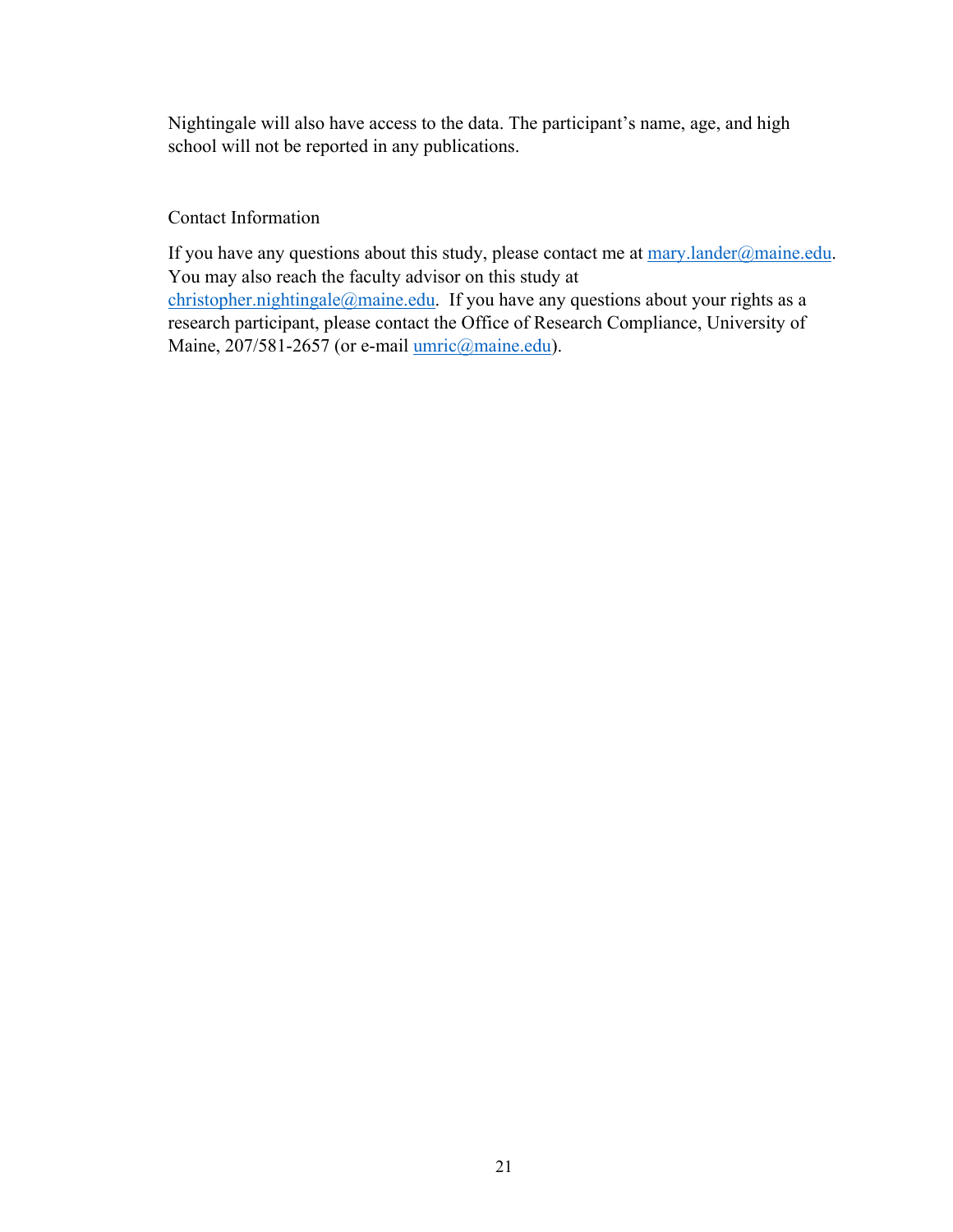### APPENDIX B

Recruitment Email

Dear  $\qquad \qquad$ 

My name is Meg Lander and I am a third year Honors student at the University of Maine. As an Honors student, I have to complete an honors thesis for my degree. For my thesis, I am researching the FIFA 11+ program and whether there is a difference in the amount of injuries sustained in high school soccer over the course of one season. Based on [high school name]'s athletic website, you are the school's athletic trainer and I am wondering if you and your soccer coaches would be interested in being a part of my research.

The FIFA 11+ program has been shown to reduce the amount and severity of injuries suffered by athletes, specifically to the lower body. The program focuses on agility skills such as changing direction, jumping, and landing. The program is twenty minutes long and starts with running exercises with cutting, changing direction, deceleration, and landing techniques. The second part focuses on core strength, plyometrics, proprioception, and eccentric control. The final part is more running exercises but they are performed at a high-speed with changes of direction. Each part of the program can be progressed to accommodate the skill level of the athlete.

The research would pose no risk to you or your teams besides time and convenience and may be very beneficial. If you are interested in participating in the study, the consent form is attached, or have any questions, please contact me.

Thank you,

Meg Lander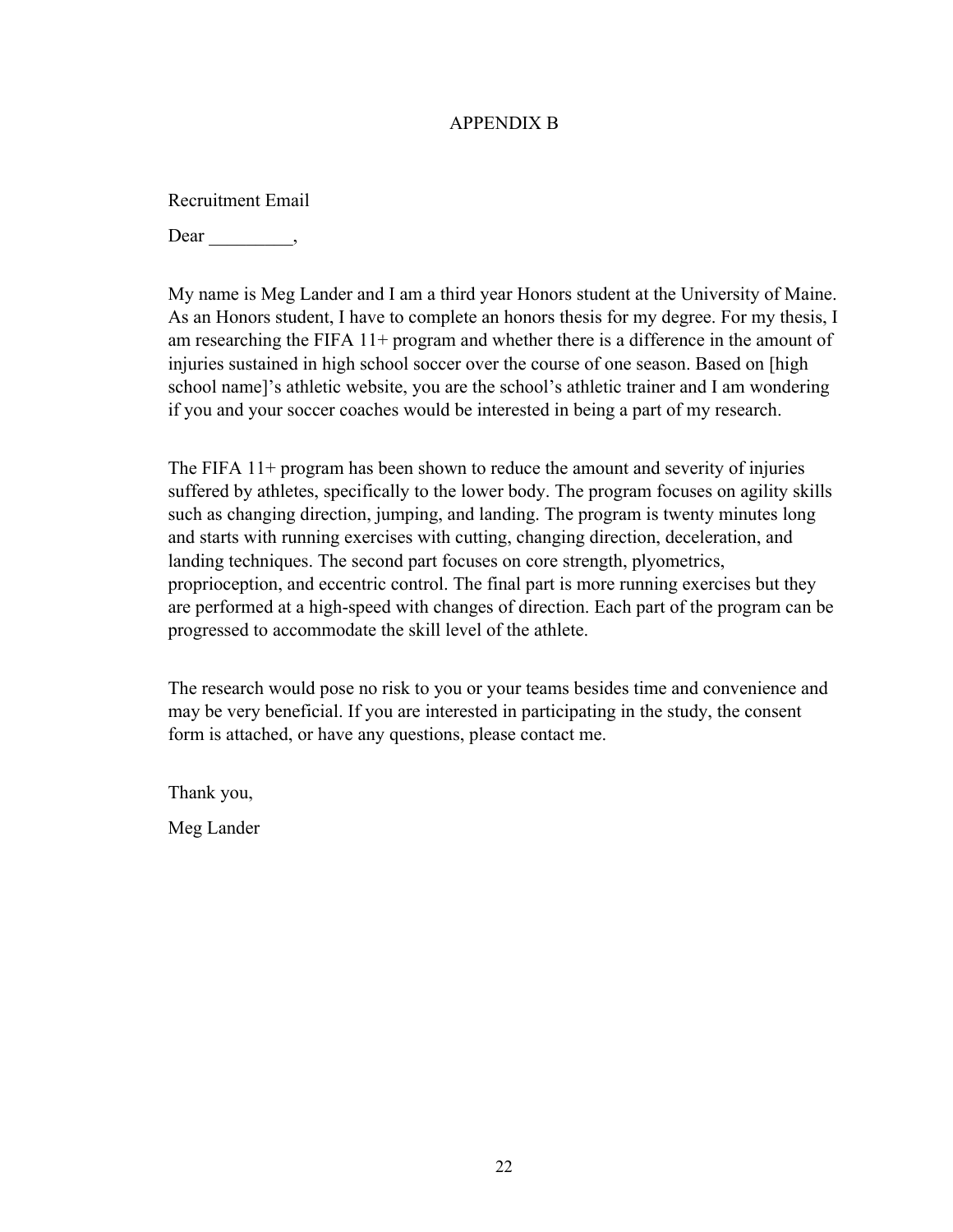### APPENDIX C

#### **APPLICATION COVER PAGE**

#### • KEEP THIS PAGE AS ONE PAGE - DO NOT CHANGE MARGINS/FONTS!!!!!!!!!

**PLEASE SUBMIT THIS PAGE AS WORD DOCUMENT** 

#### APPLICATION FOR APPROVAL OF RESEARCH WITH HUMAN SUBJECTS Protection of Human Subjects Review Board, 400 Corbett Hall

| (Type inside gray areas)                                       |                                |                |               |                                                              |
|----------------------------------------------------------------|--------------------------------|----------------|---------------|--------------------------------------------------------------|
| PRINCIPAL INVESTIGATOR: Mary Lander                            |                                |                |               | EMAIL: mary.lander@maine.edu                                 |
| <b>CO-INVESTIGATOR:</b>                                        |                                |                | <b>EMAIL:</b> |                                                              |
| <b>CO-INVESTIGATOR:</b>                                        |                                |                | <b>EMAIL:</b> |                                                              |
| <b>FACULTY SPONSOR:</b>                                        | <b>Christopher Nightingale</b> |                |               | EMAIL: Christopher.nightingale@maine.edu                     |
| (Required if PI is a student):                                 |                                |                |               |                                                              |
| <b>TITLE OF PROJECT:</b>                                       |                                |                |               | Efficacy of the FIFA 11+ Program in Maine High School Soccer |
| <b>START DATE:</b>                                             | 8.1.2021                       | PI DEPARTMENT: |               | <b>School of KPEAT</b>                                       |
| STATUS OF PI: FACULTY/STAFF/GRADUATE/UNDERGRADUATE U (F,S,G,U) |                                |                |               |                                                              |

If PI is a student, is this research to be performed:

| for an honors thesis/senior thesis/capstone?<br>$\mathbf x$<br>for a doctoral dissertation?<br>other (specify) |  | for a master's thesis?<br>for a course project? |
|----------------------------------------------------------------------------------------------------------------|--|-------------------------------------------------|
|----------------------------------------------------------------------------------------------------------------|--|-------------------------------------------------|

Submitting the application indicates the principal investigator's agreement to abide by the responsibilities outlined in Section I.E. of the Policies and Procedures for the Protection of Human Subjects.

Faculty Sponsors are responsible for oversight of research conducted by their students. The Faculty Sponsor ensures that he/she has read the application and that the conduct of such research will be in accordance with the University of Maine's Policies and Procedures for the Protection of Human Subjects of Research. REMINDER: if the principal investigator is an undergraduate student, the Faculty Sponsor MUST submit the application to the IRB.

Email this cover page and complete application to UMRIC@maine.edu

|                    | <b>FOR IRB USE ONLY</b><br><b>ACTION TAKEN:</b> | Application # 2021-05-08                                                                                                                                                                      | Review (F/E): E Expedited Category:                                                                                                |
|--------------------|-------------------------------------------------|-----------------------------------------------------------------------------------------------------------------------------------------------------------------------------------------------|------------------------------------------------------------------------------------------------------------------------------------|
| $\frac{1}{2}$<br>R | <b>Modifications accepted (date):</b>           | Approved as submitted. Date of next review: by<br>Approved pending modifications. Date of next review: by<br>Not approved (see attached statement)<br>Judged not research with human subjects | Judged Exempt; category 3 Modifications required? Yes Accepted (date) 6/9/2021<br><b>Degree of Risk:</b><br><b>Degree of Risk:</b> |

**FINAL APPROVAL TO BEGIN** 

 $6/9/2021$ Date

10/2018